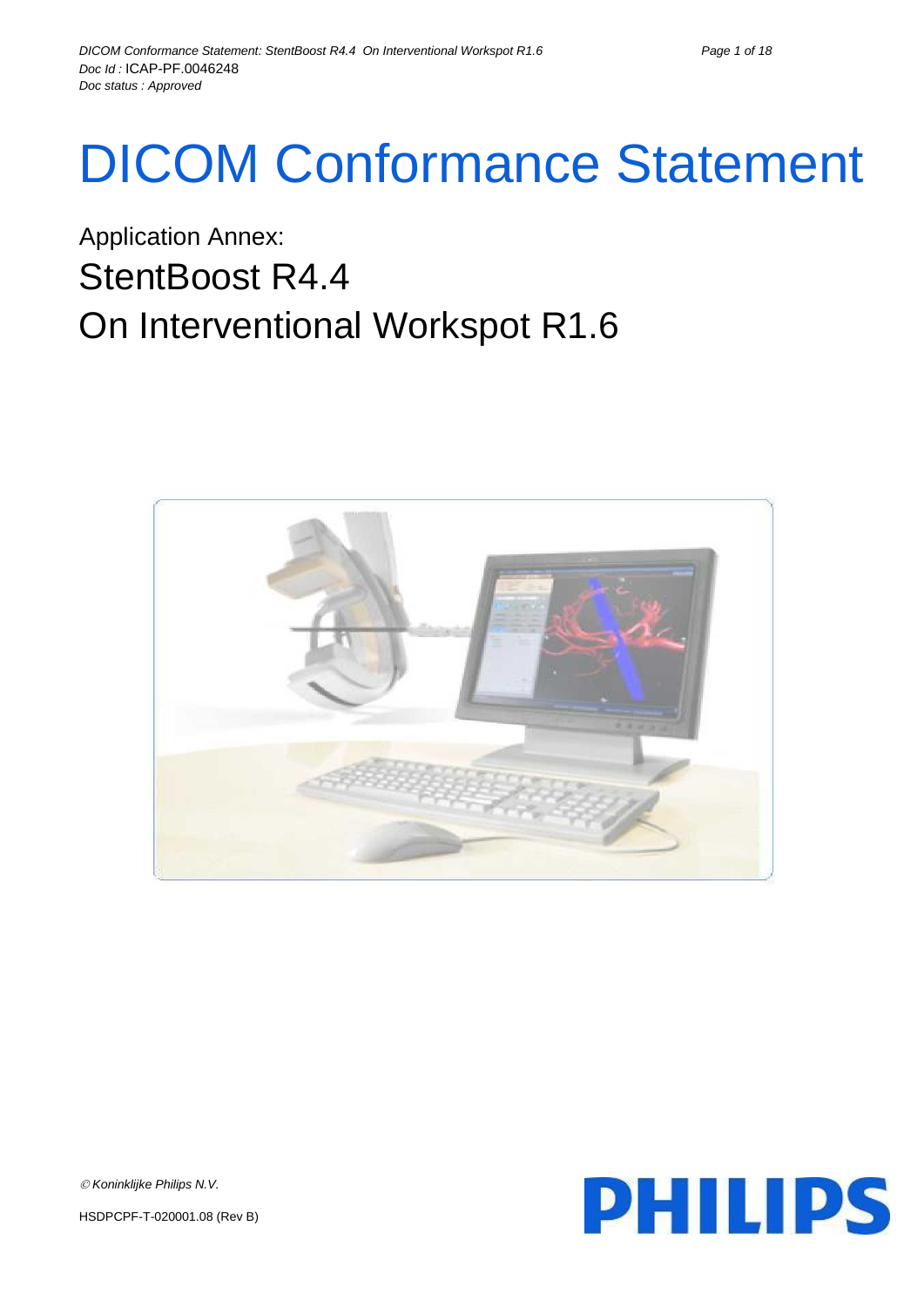**Issued by:** Philips Medical Systems Nederland BV, a Philips Healthcare company,

P.O. Box 10.000 5680 DA Best The Netherlands

Internet[: www.philips.com/dicom](www.philips.com/dicom)

Document Number: ICAP-PF.0046248 Date: 02-March-2020

*Koninklijke Philips N.V.*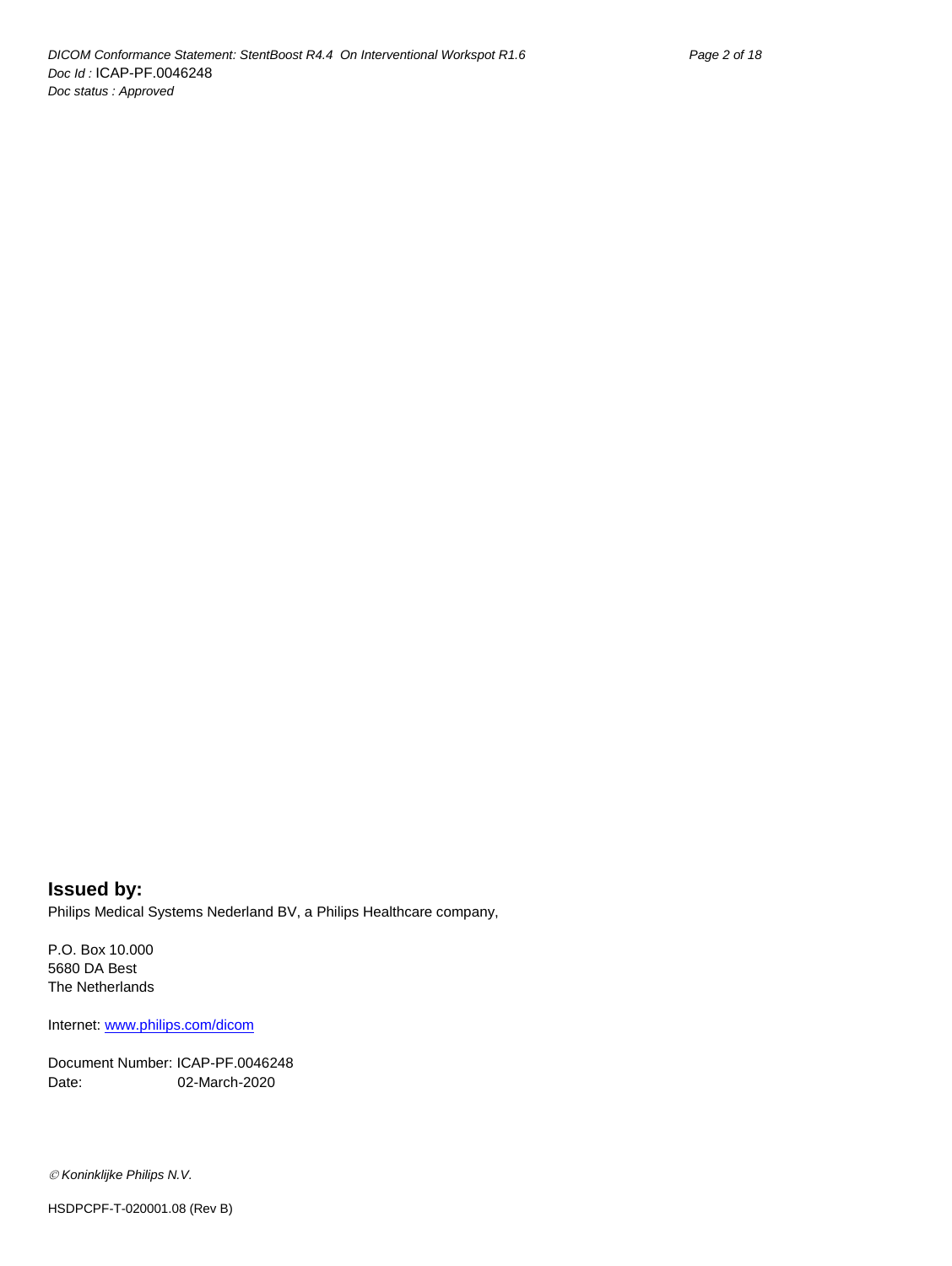## **Table of Contents**

| $\mathbf{1}$ . |  |
|----------------|--|
| $-1.1.$        |  |
| 1.2.           |  |
| 2.             |  |
| 2.1.           |  |
| 2.1.1          |  |
| 2.1.2.         |  |
| 2.1.2.1        |  |
| 2.1.2.2        |  |
| 2.1.2.3.       |  |
| 2.1.2.4        |  |
| 2.1.2.5.       |  |
| 3.             |  |

© Koninklijke Philips N.V.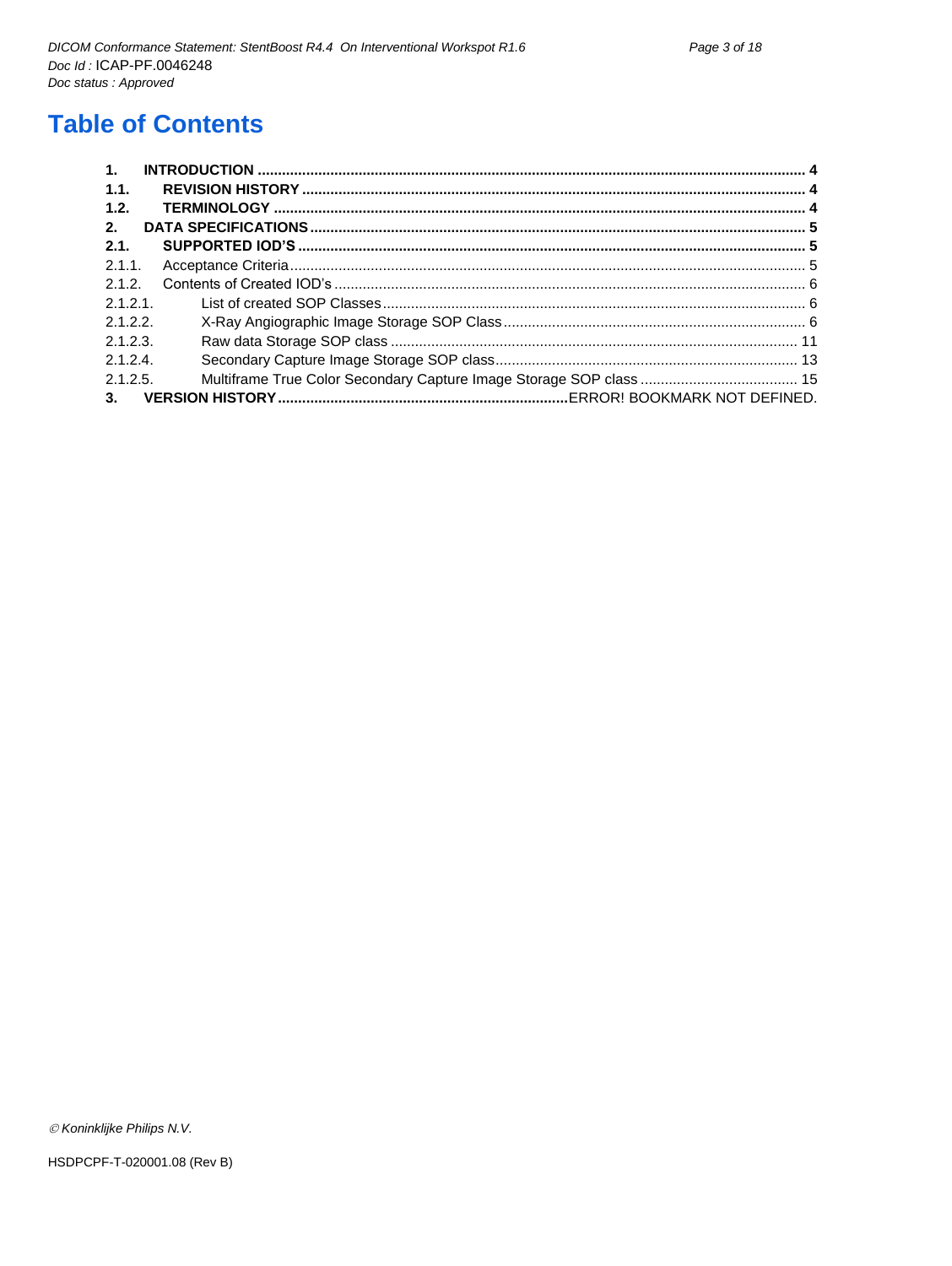## <span id="page-3-0"></span>**1. Introduction**

This DICOM Conformance Statement annex is applicable to the StentBoost R4.4, later referred to as StentBoost Application. In general the StentBoost Application is the user environment for viewing and analyzing XA images. StentBoost is a simple, quick, and cost-effective tool to enhance stent visualization in the coronary arteries. With the StentBoost Subtract feature, physicians can even see the stent in relation to the vessel wall as they are working. This image can support physicians in placing the stent accurately the first time, can possibly shorten procedures, and potentially eliminate additional ones.

## <span id="page-3-1"></span>**1.1. Revision History**

The revision history below provides dates and differences among individual document versions.

#### **Table 1: Revision History**

| <b>Document Version</b> | Date of Issue | <b>Status</b> | <b>Description</b> |
|-------------------------|---------------|---------------|--------------------|
| 00                      | 02-March-2020 | Approved      | Final Version      |

### <span id="page-3-2"></span>**1.2. Terminology**

| <b>DICOM</b> | Digital Imaging and Communications in Medicine |
|--------------|------------------------------------------------|
| <b>IOD</b>   | Information Object Definition                  |
| UID          | Unique Identifier                              |
| VR.          | Value Representation                           |

*Koninklijke Philips N.V.*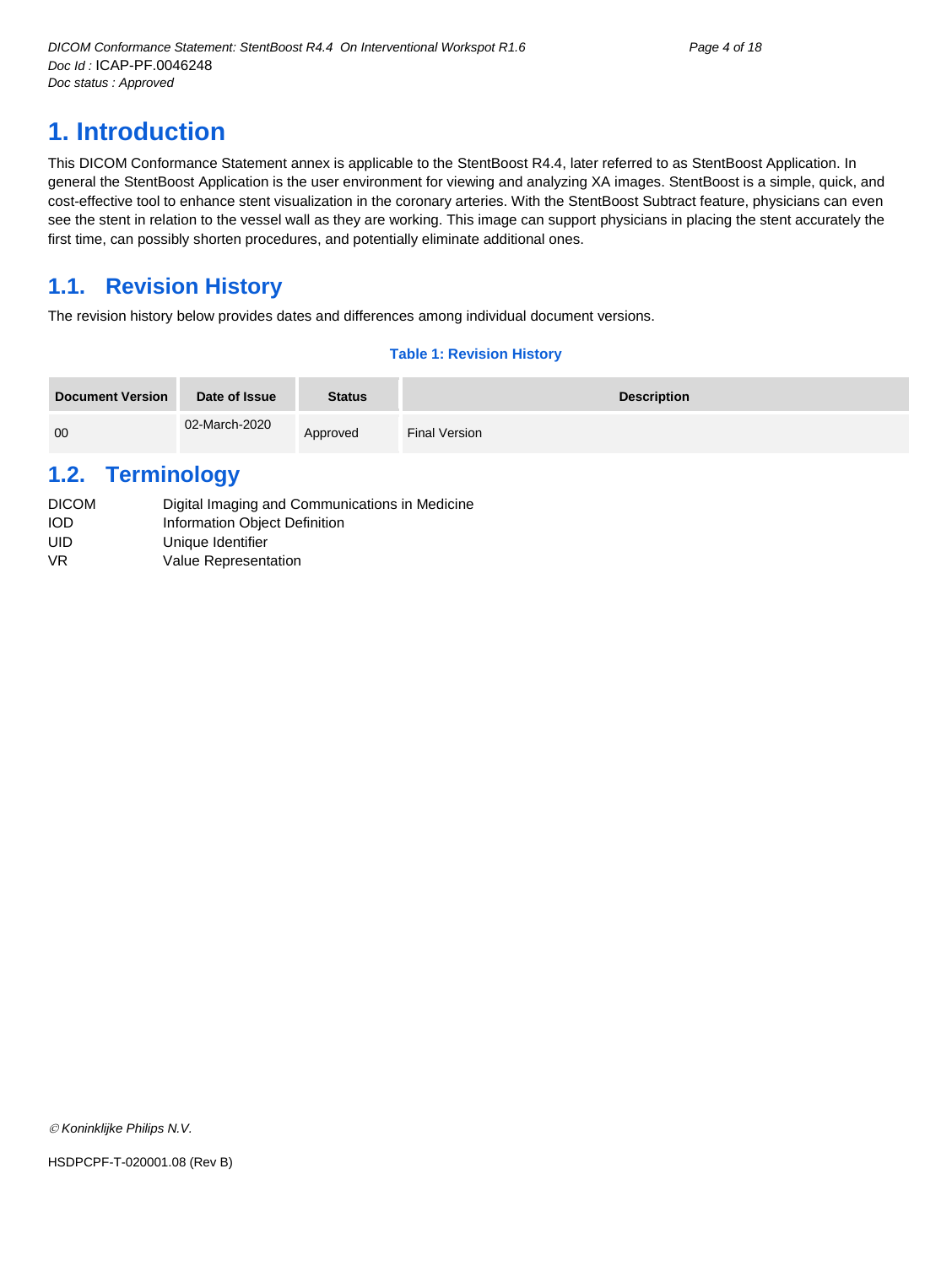## <span id="page-4-0"></span>**2. Data Specifications**

## <span id="page-4-1"></span>**2.1. Supported IOD's**

This section specifies each IOD accepted and / or created by StentBoost Application.

ACCEPTED The applicable IOD is accepted for storage in the repository of the hosting platform and supported for import of StentBoost Application for viewing and analysis. CREATED StentBoost Application supports generation of derived data by using the applicable IOD and is able to store this data in the repository of the hosting platform.

#### **Table 2: Supported IOD's**

| <b>IOD</b>                                                      | <b>Support</b>               |                 |                |
|-----------------------------------------------------------------|------------------------------|-----------------|----------------|
| <b>Name</b>                                                     | <b>UID</b>                   | <b>ACCEPTED</b> | <b>CREATED</b> |
| X-Ray Angiographic Image Storage SOP Class                      | 1.2.840.10008.5.1.4.1.1.12.1 | Yes             | Yes            |
| Raw Data Storage SOP Class                                      | 1.2.840.10008.5.1.4.1.1.66   | No              | Yes            |
| Secondary Capture Image Storage SOP Class                       | 1.2.840.10008.5.1.4.1.1.7    | No              | Yes            |
| Multiframe True Color Secondary Capture Image Storage SOP Class | 1.2.840.10008.5.1.4.1.1.7.4  | No              | Yes            |

#### <span id="page-4-2"></span>**2.1.1. Acceptance Criteria**

#### **Table 3: Accepted system models**

| <b>Manufacturer</b> | <b>Modality</b> | <b>System Model Name(s)</b> |
|---------------------|-----------------|-----------------------------|
| Not applicable      | Not applicable  | Not applicable              |

#### **Table 4: Accepted transfer syntaxes per IOD**

| <b>IOD</b>                           |                              | <b>Transfer Syntax</b>                               |                        |  |  |
|--------------------------------------|------------------------------|------------------------------------------------------|------------------------|--|--|
| <b>Name</b>                          | <b>UID</b>                   | <b>Name</b>                                          | <b>UID</b>             |  |  |
| X-Ray Angiographic Image Storage SOP | 1.2.840.10008.5.1.4.1.1.12.1 | Implicit VR Little Endian                            | 1.2.840.10008.1.2      |  |  |
| Class                                |                              | Explicit VR Big Endian                               | 1.2.840.10008.1.2.2    |  |  |
|                                      |                              | <b>Explicit VR Little Endian</b>                     | 1.2.840.10008.1.2.1    |  |  |
|                                      |                              | JPEG 2000 Image Compression                          | 1.2.840.10008.1.2.4.91 |  |  |
|                                      |                              | JPEG 2000 Image Compression<br>(Lossless Only)       | 1.2.840.10008.1.2.4.90 |  |  |
|                                      |                              | JPEG Baseline (Process 1)                            | 1.2.840.10008.1.2.4.50 |  |  |
|                                      |                              | JPEG Extended (Process 2 & 4)                        | 1.2.840.10008.1.2.4.51 |  |  |
|                                      |                              | JPEG Lossless, Non-Hierarchical,<br>FOP (Process 14) | 1.2.840.10008.1.2.4.70 |  |  |
|                                      |                              | <b>RLE Lossless</b>                                  | 1.2.840.10008.1.2.5    |  |  |

#### **Table 5: Accepted attribute values**

| <b>Attribute Name</b> | <b>Attribute Number</b> | Values / Comments |
|-----------------------|-------------------------|-------------------|
| Not applicable        | Not applicable          | Not applicable    |

*Koninklijke Philips N.V.*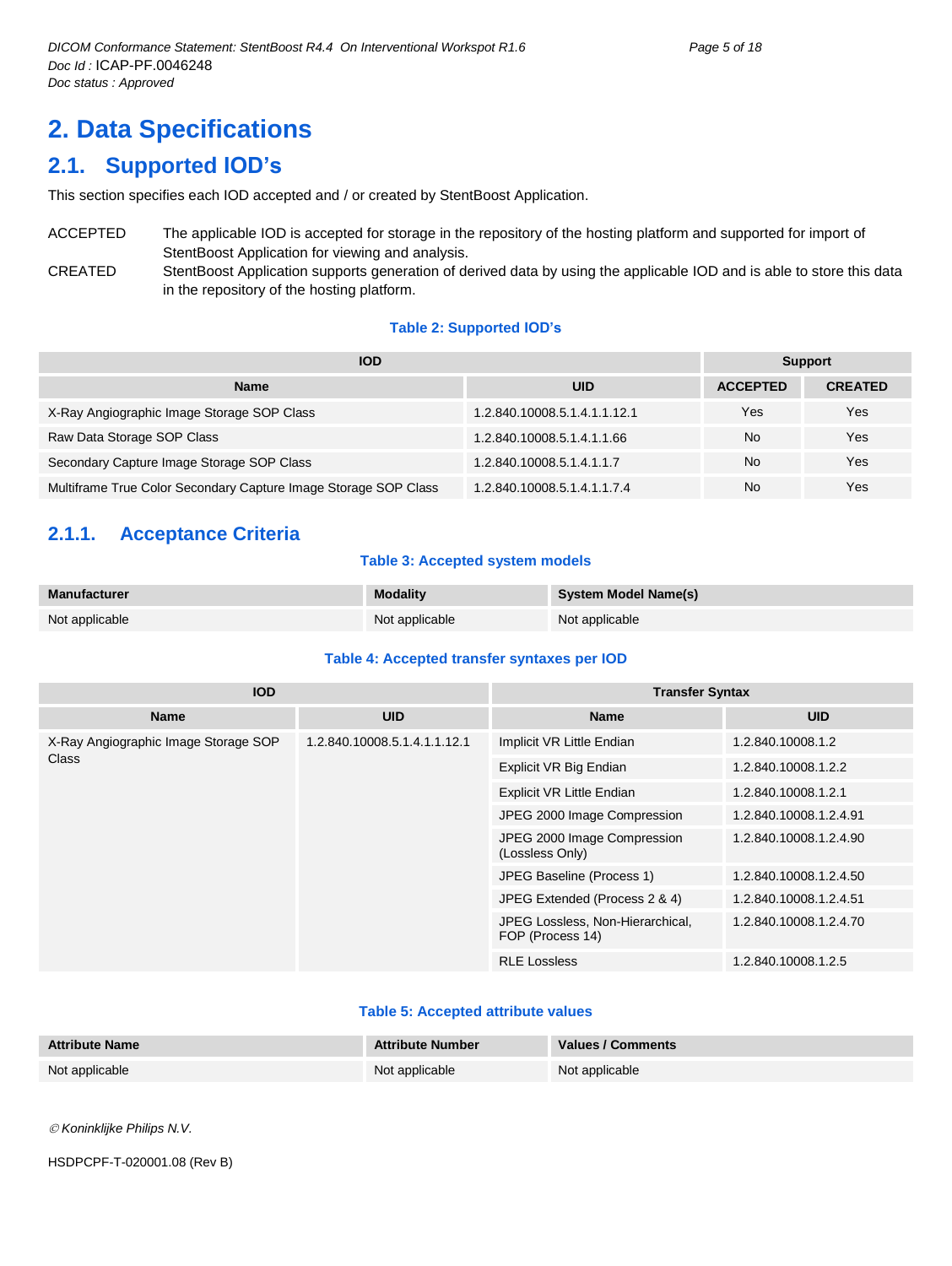#### <span id="page-5-0"></span>**2.1.2. Contents of Created IOD's**

This section specifies in detail the attribute contents of created data objects. Attributes are grouped together by its corresponding module as specified by DICOM standard. Philips private attributes are excluded for specification.

Abbreviations used in the Module table for the column "Presence of Value" are:

- ALWAYS The attribute is always present with a value
- EMPTY The attribute is always present without any value (attribute sent zero length)

VNAP The attribute is always present and its Value is Not Always Present (attribute sent zero length if no value is present)

ANAP The attribute is present under specified condition – if present then it will always have a value

The abbreviations used in the Module table for the column "Source" are:

- AUTO The attribute value is generated automatically
- CONFIG The attribute value source is a configurable parameter
- COPY The attribute value source is another SOP instance
- FIXED The attribute value is hard-coded in the application
- IMPLICIT The attribute value source is a user-implicit setting
- MPPS The attribute value is the same as that use for Modality Performed Procedure Step
- MWL The attribute value source is a Modality Worklist
- USER The attribute value source is explicit user input

#### <span id="page-5-1"></span>**2.1.2.1. List of created SOP Classes**

#### **Table 6: List of created SOP Classes**

| <b>SOP Class Name</b>                                           | <b>SOP Class UID</b>         |
|-----------------------------------------------------------------|------------------------------|
| X-Ray Angiographic Image Storage SOP Class                      | 1.2.840.10008.5.1.4.1.1.12.1 |
| Raw Data Storage SOP Class                                      | 1.2.840.10008.5.1.4.1.1.66   |
| Secondary Capture Image Storage SOP Class                       | 1.2.840.10008.5.1.4.1.1.7    |
| Multiframe True Color Secondary Capture Image Storage SOP Class | 1.2.840.10008.5.1.4.1.1.7.4  |

#### <span id="page-5-2"></span>**2.1.2.2. X-Ray Angiographic Image Storage SOP Class**

#### **Table 7: IOD of Created X-Ray Angiographic Image Storage Instances**

| <b>Information Entity</b> | <b>Module</b>                | <b>Presence Of Module</b> |
|---------------------------|------------------------------|---------------------------|
| Patient                   | <b>Patient Module</b>        | ALWAYS                    |
| Study                     | <b>General Study Module</b>  | <b>ALWAYS</b>             |
| Series                    | <b>General Series Module</b> | ALWAYS                    |
| Equipment                 | General Equipment Module     | ALWAYS                    |
| Image                     | General Image Module         | <b>ALWAYS</b>             |
|                           | Image Pixel Module           | <b>ALWAYS</b>             |
|                           | Cine Module                  | <b>ALWAYS</b>             |
|                           | Multi-Frame Module           | <b>ALWAYS</b>             |
|                           | Display Shutter Module       | ALWAYS                    |
|                           | X-Ray Image Module           | ALWAYS                    |
|                           | X-Ray Acquisition Module     | ALWAYS                    |
|                           | X-Ray Table Module           | <b>ALWAYS</b>             |
|                           | <b>XA Positioner Module</b>  | <b>ALWAYS</b>             |
|                           | DX Detector Module           | <b>ALWAYS</b>             |
|                           | <b>VOI LUT Module</b>        | ALWAYS                    |
|                           | SOP Common Module            | <b>ALWAYS</b>             |

 $\oslash$  Koninklijke Philips N.V.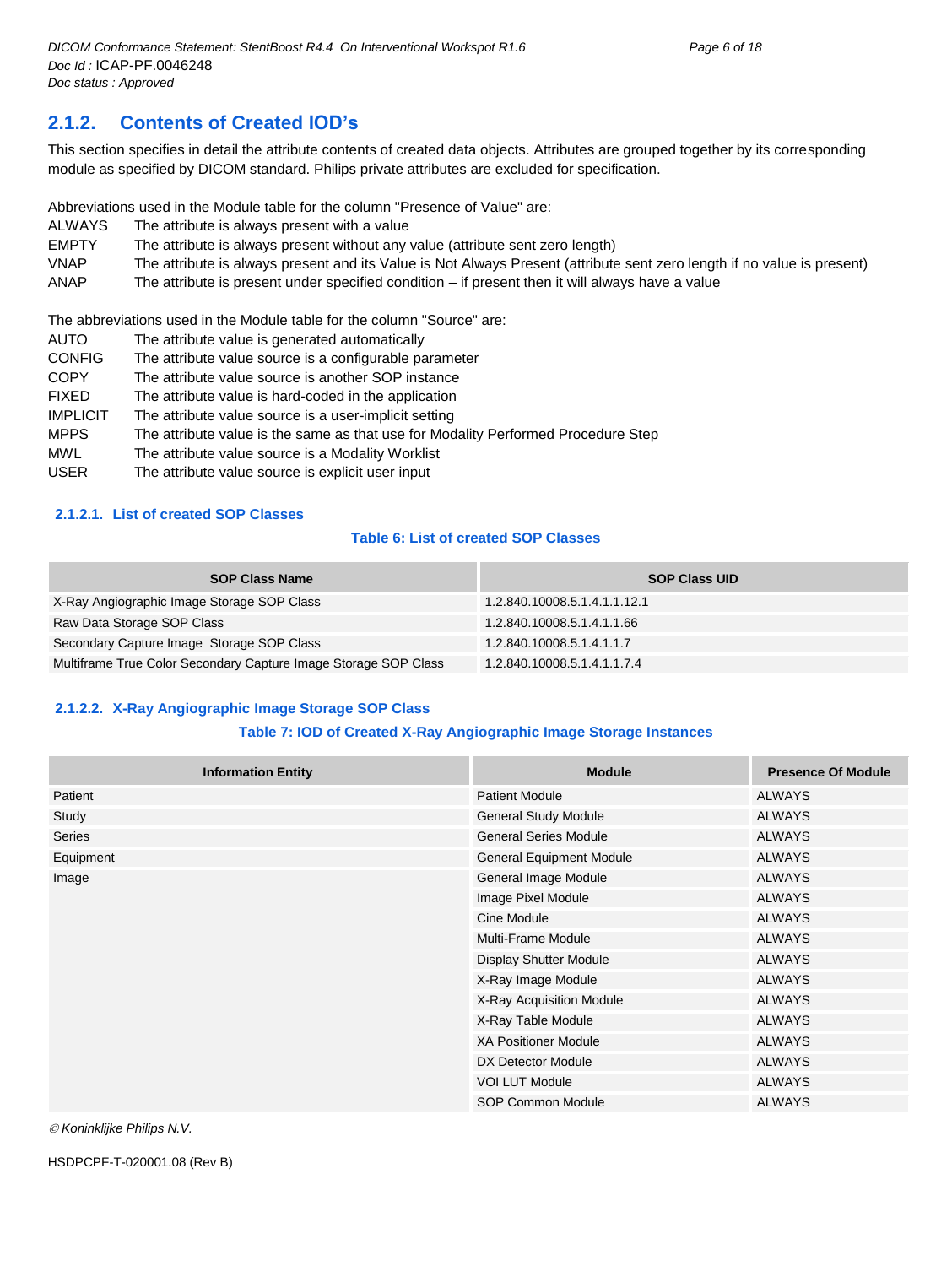#### **Table 8: Patient Module**

| <b>Attribute Name</b> | Tag       | <b>VR</b> | Value | <b>Presence of Value</b> | <b>Source</b> | <b>Comment</b> |
|-----------------------|-----------|-----------|-------|--------------------------|---------------|----------------|
| Patient's Name        | 0010,0010 | <b>PN</b> |       | <b>VNAP</b>              |               |                |
| Patient ID            | 0010,0020 | LO        |       | <b>VNAP</b>              |               |                |
| Patient's Birth Date  | 0010.0030 | DA        |       | <b>VNAP</b>              |               |                |
| Patient's Sex         | 0010,0040 | CS        |       | <b>VNAP</b>              |               |                |

#### **Table 9: General Study Module**

| <b>Attribute Name</b>      | Tag       | <b>VR</b> | Value | <b>Presence of Value</b> | <b>Source</b> | <b>Comment</b> |
|----------------------------|-----------|-----------|-------|--------------------------|---------------|----------------|
| <b>Study Date</b>          | 0008,0020 | DA        |       | <b>VNAP</b>              |               |                |
| <b>Study Time</b>          | 0008,0030 | <b>TM</b> |       | <b>VNAP</b>              |               |                |
| <b>Accession Number</b>    | 0008,0050 | <b>SH</b> |       | <b>VNAP</b>              |               |                |
| Referring Physician's Name | 0008,0090 | <b>PN</b> |       | <b>VNAP</b>              |               |                |
| Study Instance UID         | 0020,000D | UI        |       | <b>ALWAYS</b>            |               |                |
| Study ID                   | 0020.0010 | <b>SH</b> |       | <b>VNAP</b>              |               |                |

#### **Table 10: General Series Module**

| <b>Attribute Name</b>               | Tag       | <b>VR</b> | Value     | <b>Presence of Value</b> | <b>Source</b> | <b>Comment</b> |
|-------------------------------------|-----------|-----------|-----------|--------------------------|---------------|----------------|
| Series Date                         | 0008,0021 | DA        |           | ANAP                     |               |                |
| Series Time                         | 0008,0031 | <b>TM</b> |           | ANAP                     |               |                |
| Modality                            | 0008,0060 | CS .      | <b>XA</b> | <b>ALWAYS</b>            |               |                |
| Series Description                  | 0008,103E | LO        |           | ANAP                     |               |                |
| Performing Physician's Name         | 0008,1050 | <b>PN</b> |           | ANAP                     |               |                |
| <b>Related Series Sequence</b>      | 0008,1250 | <b>SQ</b> |           | ANAP                     |               |                |
| >Study Instance UID                 | 0020,000D | UI        |           | <b>ALWAYS</b>            |               |                |
| >Series Instance UID                | 0020,000E | UI        |           | <b>ALWAYS</b>            |               |                |
| >Purpose of Reference Code Sequence | 0040,A170 | SQ        |           | <b>VNAP</b>              |               |                |
| Series Instance UID                 | 0020,000E | UI        |           | <b>ALWAYS</b>            |               |                |
| Series Number                       | 0020,0011 | <b>IS</b> |           | <b>VNAP</b>              |               |                |
| Performed Procedure Step Start Date | 0040,0244 | DA        |           | ANAP                     |               |                |
| Performed Procedure Step Start Time | 0040,0245 | <b>TM</b> |           | ANAP                     |               |                |
| Performed Procedure Step ID         | 0040,0253 | <b>SH</b> |           | ANAP                     |               |                |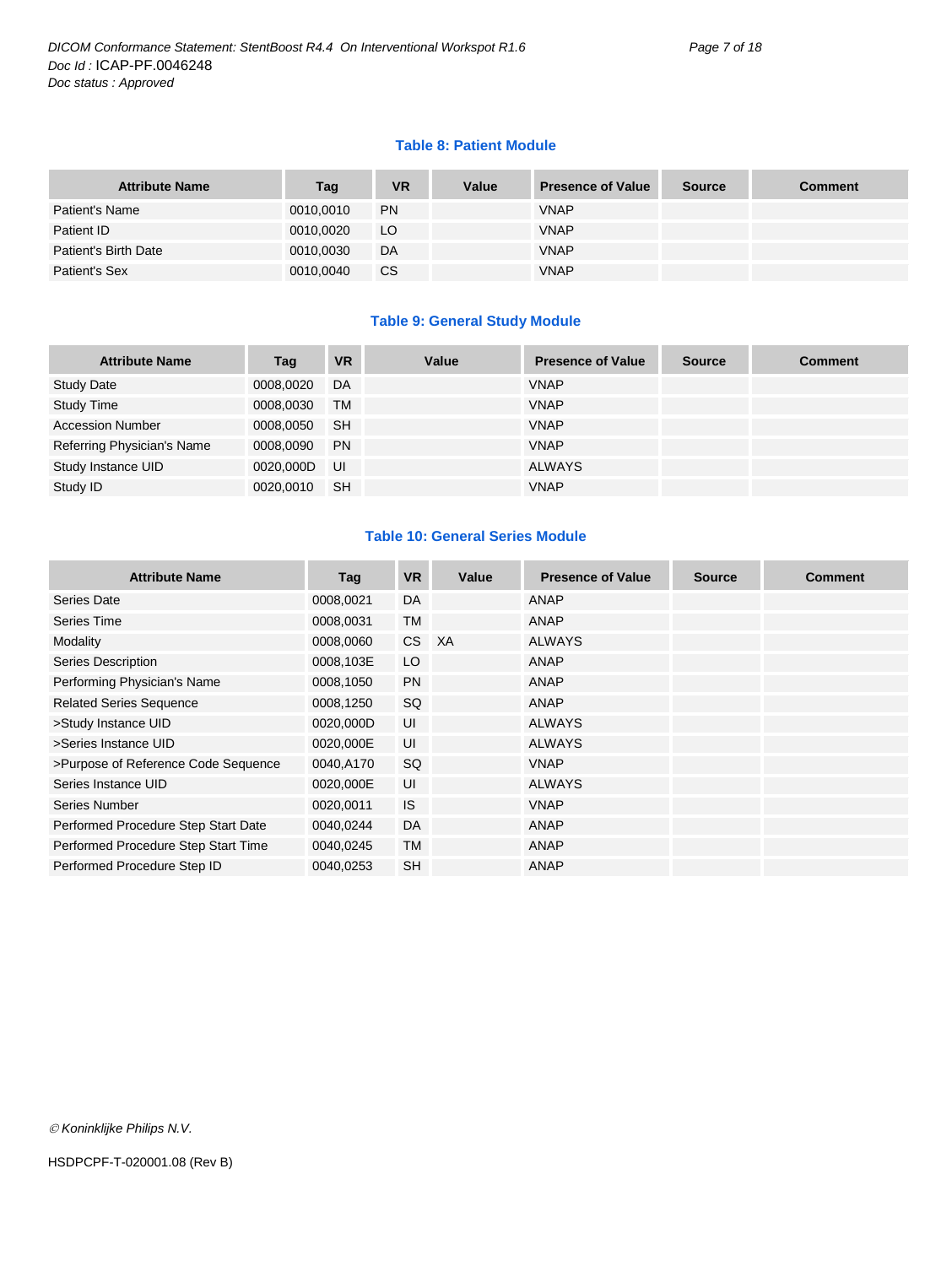#### **Table 11: General Equipment Module**

| <b>Attribute Name</b>     | Tag       | <b>VR</b> | Value                      | <b>Presence of Value</b> | <b>Source</b> | <b>Comment</b>                                       |
|---------------------------|-----------|-----------|----------------------------|--------------------------|---------------|------------------------------------------------------|
| Manufacturer              | 0008,0070 | LO.       | <b>Philips</b>             | <b>VNAP</b>              | <b>FIXED</b>  |                                                      |
| <b>Institution Name</b>   | 0008,0080 | LO.       |                            | ANAP                     | <b>FIXED</b>  |                                                      |
| Manufacturer's Model Name | 0008,1090 | LO        | Interventional<br>Workspot | ANAP                     | <b>FIXED</b>  |                                                      |
| Device Serial Number      | 0018,1000 | LO.       |                            | ANAP                     | <b>AUTO</b>   |                                                      |
| Software Versions         | 0018.1020 | LO.       | 1.6.x                      | ANAP                     | <b>AUTO</b>   | where "x" is the detailed<br>application SW version. |

#### **Table 12: General Image Module**

| <b>Attribute Name</b>       | Tag       | <b>VR</b> | Value | <b>Presence of Value</b> | <b>Source</b> | <b>Comment</b> |
|-----------------------------|-----------|-----------|-------|--------------------------|---------------|----------------|
| Image Type                  | 0008,0008 | <b>CS</b> |       | <b>ANAP</b>              |               |                |
| <b>Acquisition Date</b>     | 0008,0022 | DA        |       | <b>ANAP</b>              |               |                |
| <b>Content Date</b>         | 0008,0023 | DA        |       | <b>VNAP</b>              |               |                |
| <b>Acquisition Time</b>     | 0008,0032 | <b>TM</b> |       | <b>ANAP</b>              |               |                |
| <b>Content Time</b>         | 0008,0033 | <b>TM</b> |       | <b>VNAP</b>              |               |                |
| <b>Instance Number</b>      | 0020,0013 | <b>IS</b> |       | <b>VNAP</b>              |               |                |
| <b>Patient Orientation</b>  | 0020,0020 | <b>CS</b> |       | <b>ANAP</b>              |               |                |
| Lossy Image Compression     | 0028,2110 | CS        |       | <b>ANAP</b>              |               |                |
| Icon Image Sequence         | 0088,0200 | SQ        |       | <b>ANAP</b>              |               |                |
| >Samples per Pixel          | 0028,0002 | US        |       | <b>ALWAYS</b>            |               |                |
| >Photometric Interpretation | 0028,0004 | <b>CS</b> |       | <b>ALWAYS</b>            |               |                |
| >Rows                       | 0028,0010 | <b>US</b> |       | <b>ALWAYS</b>            |               |                |
| >Columns                    | 0028,0011 | US        |       | <b>ALWAYS</b>            |               |                |
| >Bits Allocated             | 0028,0100 | <b>US</b> |       | <b>ALWAYS</b>            |               |                |
| >Bits Stored                | 0028,0101 | US        |       | <b>ALWAYS</b>            |               |                |
| >High Bit                   | 0028,0102 | <b>US</b> |       | <b>ALWAYS</b>            |               |                |
| >Pixel Representation       | 0028,0103 | US        |       | <b>ALWAYS</b>            |               |                |
| >Pixel Data                 | 7FE0,0010 | OW/OB     |       | <b>ANAP</b>              |               |                |
| >Image Type                 | 0008,0008 | <b>CS</b> |       | <b>ANAP</b>              |               |                |
| >SOP Class UID              | 0008,0016 | UI        |       | <b>ANAP</b>              |               |                |
| >SOP Instance UID           | 0008,0018 | UI        |       | <b>ANAP</b>              |               |                |
| >Instance Number            | 0020,0013 | <b>IS</b> |       | <b>ANAP</b>              |               |                |
| >Patient Orientation        | 0020,0020 | <b>CS</b> |       | <b>ANAP</b>              |               |                |

#### **Table 13: Image Pixel Module**

| <b>Attribute Name</b>      | Tag       | <b>VR</b> | Value | <b>Presence of Value</b> | <b>Source</b> | <b>Comment</b> |
|----------------------------|-----------|-----------|-------|--------------------------|---------------|----------------|
| Samples per Pixel          | 0028,0002 | US.       |       | ALWAYS                   |               |                |
| Photometric Interpretation | 0028,0004 | CS.       |       | <b>ALWAYS</b>            |               |                |
| <b>Rows</b>                | 0028,0010 | US        |       | <b>ALWAYS</b>            |               |                |
| Columns                    | 0028.0011 | US        |       | <b>ALWAYS</b>            |               |                |
| <b>Bits Allocated</b>      | 0028,0100 | US        |       | <b>ALWAYS</b>            |               |                |
| <b>Bits Stored</b>         | 0028.0101 | US.       |       | <b>ALWAYS</b>            |               |                |

*Koninklijke Philips N.V.*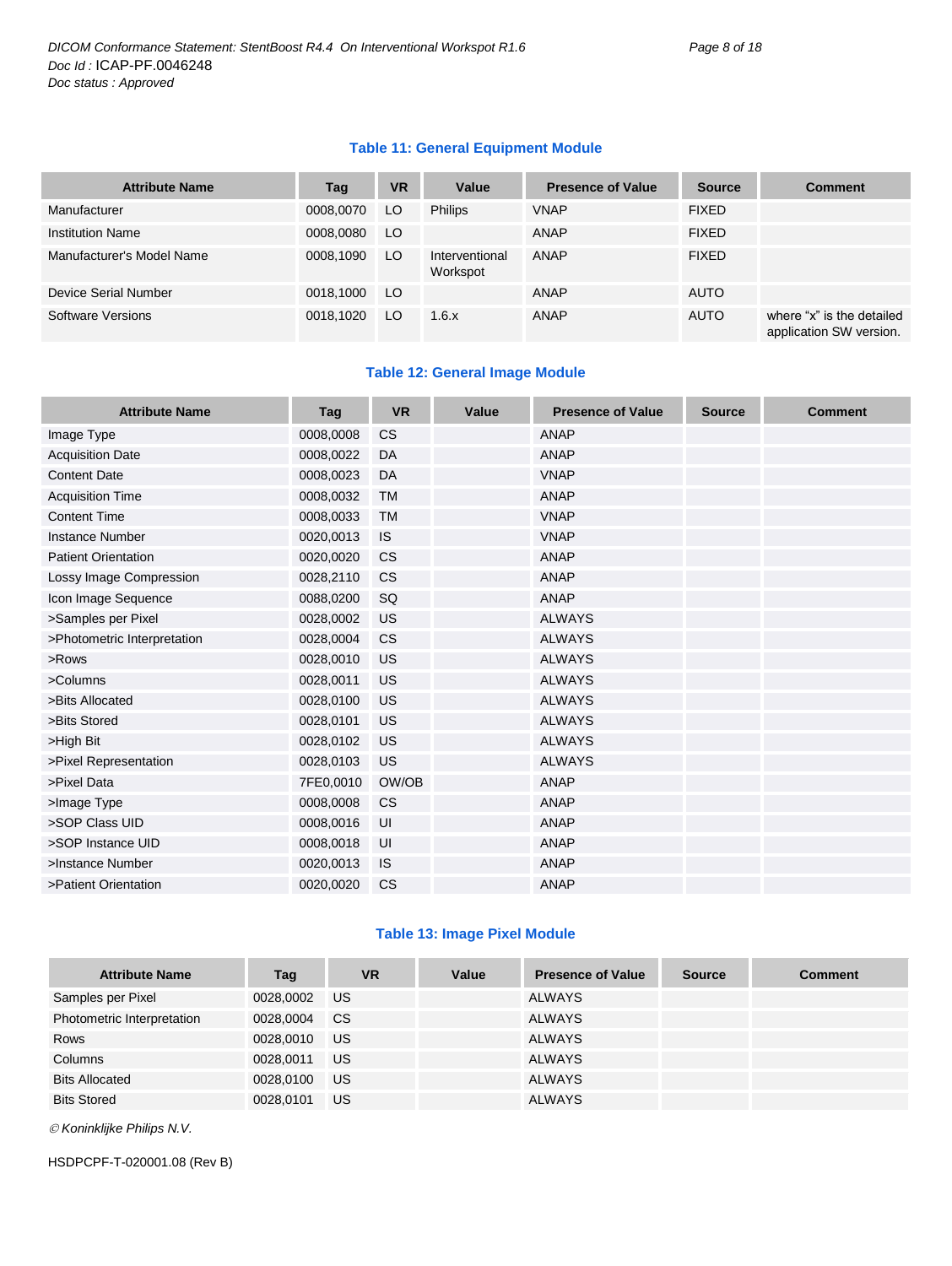*DICOM Conformance Statement: StentBoost R4.4 On Interventional Workspot R1.6 Page 9 of 18 Doc Id :* ICAP-PF.0046248 *Doc status : Approved*

| High Bit                    | 0028,0102 US    |  | ALWAYS      |  |
|-----------------------------|-----------------|--|-------------|--|
| <b>Pixel Representation</b> | 0028.0103 US    |  | ALWAYS      |  |
| Pixel Data                  | 7FE0,0010 OB/OW |  | <b>VNAP</b> |  |

#### **Table 14: Cine Module**

| <b>Attribute Name</b> | Taq       | <b>VR</b> | Value | <b>Presence of Value</b> | <b>Source</b> | <b>Comment</b> |
|-----------------------|-----------|-----------|-------|--------------------------|---------------|----------------|
| Cine Rate             | 0018.0040 | <b>IS</b> |       | <b>ANAP</b>              |               |                |
| Frame Time            | 0018.1063 | DS        |       | <b>ALWAYS</b>            |               |                |

#### **Table 15: Multi-Frame Module**

| <b>Attribute Name</b>   | Taq       | <b>VR</b> | Value | <b>Presence of Value</b> | <b>Source</b> | Comment |
|-------------------------|-----------|-----------|-------|--------------------------|---------------|---------|
| Number of Frames        | 0028.0008 | - IS      |       | <b>ALWAYS</b>            |               |         |
| Frame Increment Pointer | 0028.0009 | - AT      |       | <b>ALWAYS</b>            |               |         |

#### **Table 16: Display Shutter Module**

| <b>Attribute Name</b>              | Tag          | <b>VR</b> | Value | <b>Presence of Value</b> | <b>Source</b> | <b>Comment</b> |
|------------------------------------|--------------|-----------|-------|--------------------------|---------------|----------------|
| <b>Shutter Shape</b>               | 0018,1600    | CS.       |       | <b>ALWAYS</b>            |               |                |
| <b>Shutter Left Vertical Edge</b>  | 0018.1602 IS |           |       | <b>ALWAYS</b>            |               |                |
| <b>Shutter Right Vertical Edge</b> | 0018.1604    | ⊟ IS      |       | <b>ALWAYS</b>            |               |                |
| Shutter Upper Horizontal Edge      | 0018,1606 IS |           |       | <b>ALWAYS</b>            |               |                |
| Shutter Lower Horizontal Edge      | 0018,1608    | ⊟ IS      |       | <b>ALWAYS</b>            |               |                |

#### **Table 17: X-Ray Image Module**

| <b>Attribute Name</b>               | Tag       | <b>VR</b>     | Value | <b>Presence of Value</b> | <b>Source</b> | <b>Comment</b> |
|-------------------------------------|-----------|---------------|-------|--------------------------|---------------|----------------|
| Image Type                          | 0008,0008 | <b>CS</b>     |       | <b>ALWAYS</b>            |               |                |
| Samples per Pixel                   | 0028,0002 | US            |       | <b>ALWAYS</b>            |               |                |
| Photometric Interpretation          | 0028,0004 | <sub>CS</sub> |       | <b>ALWAYS</b>            |               |                |
| Frame Increment Pointer             | 0028,0009 | AT            |       | <b>ALWAYS</b>            |               |                |
| <b>Bits Allocated</b>               | 0028,0100 | <b>US</b>     |       | <b>ALWAYS</b>            |               |                |
| <b>Bits Stored</b>                  | 0028,0101 | <b>US</b>     |       | <b>ALWAYS</b>            |               |                |
| High Bit                            | 0028,0102 | <b>US</b>     |       | <b>ALWAYS</b>            |               |                |
| <b>Pixel Representation</b>         | 0028,0103 | <b>US</b>     |       | <b>ALWAYS</b>            |               |                |
| <b>Pixel Intensity Relationship</b> | 0028,1040 | CS.           |       | <b>ALWAYS</b>            |               |                |
| Lossy Image Compression             | 0028.2110 | <b>CS</b>     |       | <b>ALWAYS</b>            |               |                |

#### **Table 18: X-Ray Acquisition Module**

| <b>Attribute Name</b>    | Tag       | <b>VR</b>       | Value | <b>Presence of Value</b> | <b>Source</b> | <b>Comment</b> |
|--------------------------|-----------|-----------------|-------|--------------------------|---------------|----------------|
| <b>KVP</b>               | 0018,0060 | DS              |       | <b>VNAP</b>              |               |                |
| Exposure Time            | 0018,1150 | ⊟ IS            |       | <b>VNAP</b>              |               |                |
| <b>Radiation Setting</b> | 0018,1155 | CS <sub>1</sub> |       | <b>ALWAYS</b>            |               |                |
| Imager Pixel Spacing     | 0018,1164 | DS              |       | ANAP                     |               |                |
| <b>Pixel Spacing</b>     | 0028,0030 | DS              |       | <b>ALWAYS</b>            |               |                |

*Koninklijke Philips N.V.*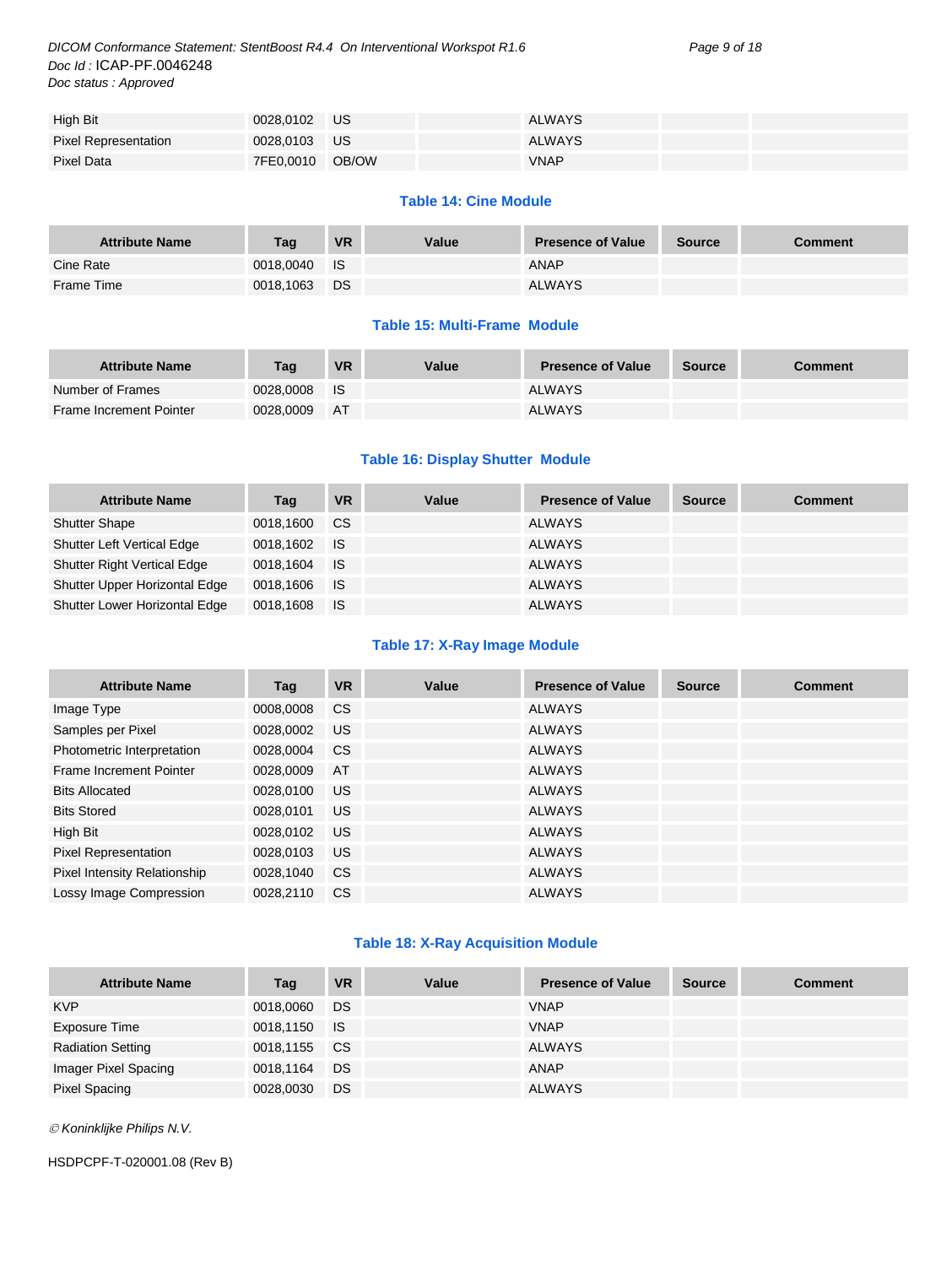#### **Table 19: X-Ray Table Module**

| <b>Attribute Name</b> | Taq       | <b>VR</b> | Value | <b>Presence of Value</b> | <b>Source</b> | <b>Comment</b> |
|-----------------------|-----------|-----------|-------|--------------------------|---------------|----------------|
| <b>Table Motion</b>   | 0018.1134 | <b>DS</b> |       | <b>VNAP</b>              |               |                |
| Table Angle           | 0018,1138 | <b>DS</b> |       | <b>ANAP</b>              |               |                |

#### **Table 20: XA Positioner Module**

| <b>Attribute Name</b>                          | Tag       | <b>VR</b>     | Value | <b>Presence of Value</b> | <b>Source</b> | <b>Comment</b> |
|------------------------------------------------|-----------|---------------|-------|--------------------------|---------------|----------------|
| Distance Source to Patient                     | 0018,1111 | <b>DS</b>     |       | ANAP                     |               |                |
| Distance Source to Patient                     | 0018,1111 | <b>DS</b>     |       | ANAP                     |               |                |
| <b>Positioner Motion</b>                       | 0018,1500 | <sub>CS</sub> |       | <b>VNAP</b>              |               |                |
| <b>Positioner Primary Angle</b>                | 0018,1510 | <b>DS</b>     |       | <b>VNAP</b>              |               |                |
| Positioner Secondary Angle                     | 0018,1511 | <b>DS</b>     |       | <b>VNAP</b>              |               |                |
| <b>Positioner Primary Angle</b><br>Increment   | 0018,1520 | <b>DS</b>     |       | <b>VNAP</b>              |               |                |
| <b>Positioner Secondary Angle</b><br>Increment | 0018,1521 | <b>DS</b>     |       | <b>VNAP</b>              |               |                |

#### **Table 21: DX Detector Module**

| <b>Attribute Name</b> | Taq       | <b>VR</b> | Value | <b>Presence of Value</b> | <b>Source</b> | Comment |
|-----------------------|-----------|-----------|-------|--------------------------|---------------|---------|
| Imager Pixel Spacing  | 0018.1164 | <b>DS</b> |       | <b>ALWAYS</b>            |               |         |
| Pixel Spacing         | 0028,0030 | DS        |       | <b>ALWAYS</b>            |               |         |

#### **Table 22: VOI LUT Module**

| <b>Attribute Name</b> | Tag       | <b>VR</b> | Value | <b>Presence of Value</b> | <b>Source</b> | Comment |
|-----------------------|-----------|-----------|-------|--------------------------|---------------|---------|
| <b>Window Center</b>  | 0028.1050 | DS:       |       | <b>ALWAYS</b>            |               |         |
| Window Width          | 0028.1051 | DS        |       | <b>ALWAYS</b>            |               |         |

#### **Table 23: SOP Common Module**

| <b>Attribute Name</b>  | Tag       | <b>VR</b> | Value                            | <b>Presence of Value</b> | <b>Source</b> | <b>Comment</b>                      |
|------------------------|-----------|-----------|----------------------------------|--------------------------|---------------|-------------------------------------|
| Instance Creation Date | 0008,0012 | DA        |                                  | ANAP                     |               |                                     |
| Specific Character Set | 0008,0005 | <b>CS</b> |                                  | <b>ALWAYS</b>            | <b>AUTO</b>   | As supported by hosting<br>platform |
| Instance Creation Time | 0008,0013 | TМ        |                                  | ANAP                     |               |                                     |
| SOP Class UID          | 0008,0016 | UI        | 1.2.840.10008.5.1.4.1.1.<br>12.1 | <b>ALWAYS</b>            |               |                                     |
| SOP Instance UID       | 0008.0018 | UI        |                                  | <b>ALWAYS</b>            |               |                                     |
| Instance Number        | 0020,0013 | <b>IS</b> |                                  | <b>ANAP</b>              |               |                                     |

*Koninklijke Philips N.V.*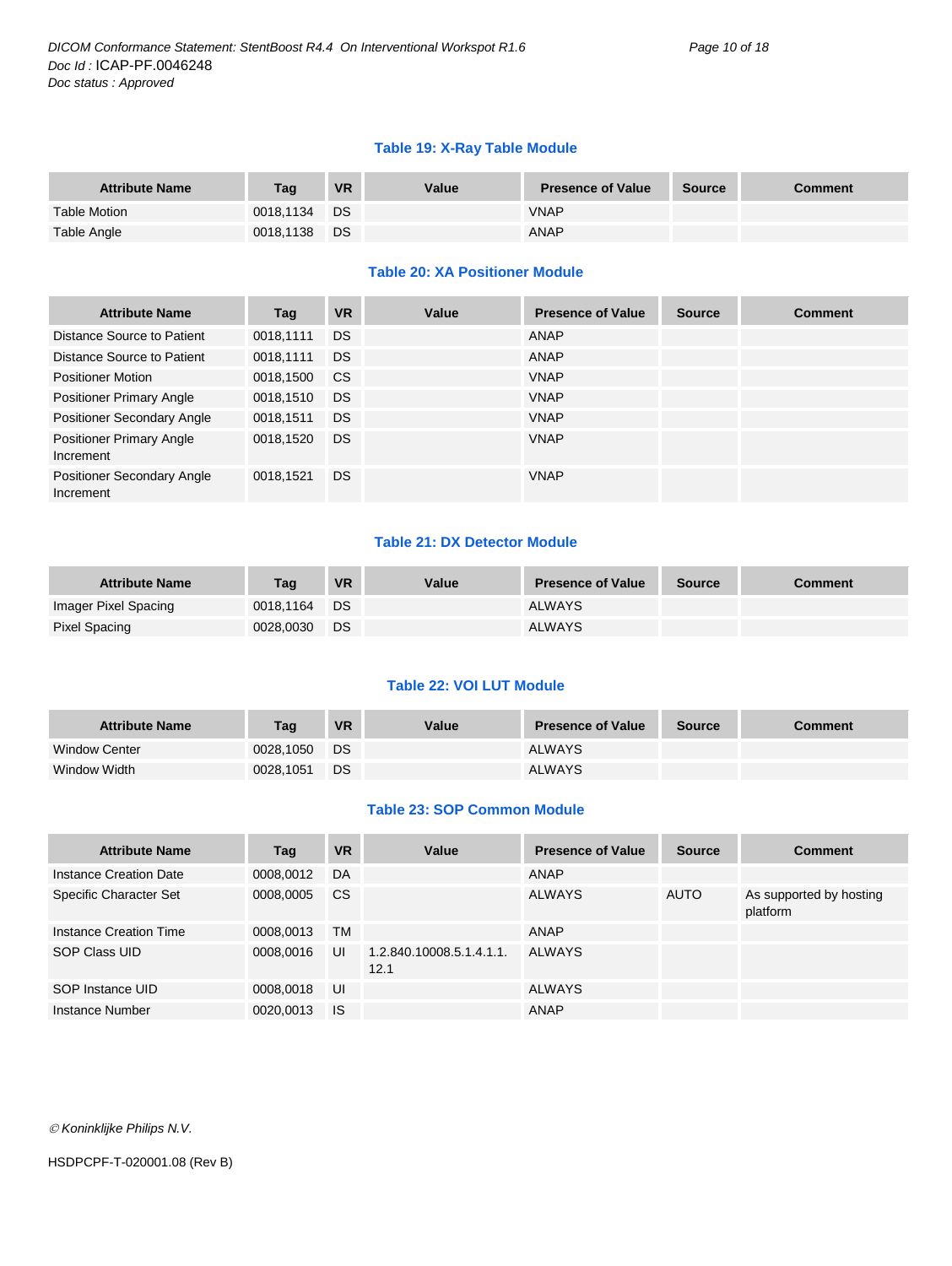#### <span id="page-10-0"></span>**2.1.2.3. Raw data Storage SOP class**

#### **Table 24: IOD of Created Raw Data Storage SOP Class Instances**

| <b>Information Entity</b> | <b>Module</b>                     | <b>Presence Of Module</b> |
|---------------------------|-----------------------------------|---------------------------|
| Patient                   | <b>Patient Module</b>             | <b>ALWAYS</b>             |
| Study                     | <b>General Study Module</b>       | <b>ALWAYS</b>             |
| <b>Series</b>             | <b>General Series Module</b>      | <b>ALWAYS</b>             |
| Frame of Reference        | Frame of Reference                | <b>OPTIONAL</b>           |
| Equipment                 | <b>General Equipment Module</b>   | <b>ALWAYS</b>             |
| Image                     | <b>Acquisition Context Module</b> | <b>ALWAYS</b>             |
|                           | Raw Data Module                   | <b>ALWAYS</b>             |
|                           | <b>SOP Common Module</b>          | <b>ALWAYS</b>             |

#### **Table 25 : Patient Module**

| <b>Attribute Name</b> | Tag       | <b>VR</b> | Value | <b>Presence of Value</b> | <b>Source</b> | <b>Comment</b>             |
|-----------------------|-----------|-----------|-------|--------------------------|---------------|----------------------------|
| Patient's Name        | 0010,0010 | <b>PN</b> |       | <b>ALWAYS</b>            | <b>COPY</b>   | Copied from<br>Source data |
| Patient ID            | 0010,0020 | LO.       |       | <b>ALWAYS</b>            | <b>COPY</b>   | Copied from<br>Source data |
| Patient's Birth Date  | 0010,0030 | DA        |       | <b>VNAP</b>              | <b>COPY</b>   | Copied from<br>Source data |
| Patient's Sex         | 0010,0040 | CS        |       | <b>ALWAYS</b>            | <b>COPY</b>   | Copied from<br>Source data |

#### **Table 26 : General Study Module**

| <b>Attribute Name</b>      | Tag       | <b>VR</b> | Value | <b>Presence of Value</b> | <b>Source</b> | <b>Comment</b>             |
|----------------------------|-----------|-----------|-------|--------------------------|---------------|----------------------------|
| <b>Study Date</b>          | 0008,0020 | DA        |       | <b>ALWAYS</b>            | <b>COPY</b>   | Copied from<br>Source data |
| <b>Study Time</b>          | 0008.0030 | <b>TM</b> |       | <b>ALWAYS</b>            | <b>COPY</b>   | Copied from<br>Source data |
| Referring Physician's Name | 0008.0090 | <b>PN</b> |       | <b>VNAP</b>              | <b>COPY</b>   | Copied from<br>Source data |
| Study Instance UID         | 0020.000D | UI        |       | <b>ALWAYS</b>            | <b>COPY</b>   | Copied from<br>Source data |
| Study ID                   | 0020,0010 | <b>SH</b> |       | <b>ALWAYS</b>            | <b>COPY</b>   | Copied from<br>Source data |
| <b>Accession Number</b>    | 0008,0050 | <b>SH</b> |       | <b>EMPTY</b>             | AUTO, USER    |                            |

#### **Table 27 : General Series Module**

| <b>Attribute Name</b>          | Tag       | <b>VR</b> | Value | <b>Presence of Value</b> | <b>Source</b> | <b>Comment</b>             |
|--------------------------------|-----------|-----------|-------|--------------------------|---------------|----------------------------|
| Series Date                    | 0008,0021 | DA        |       | <b>ALWAYS</b>            | <b>COPY</b>   | Copied from<br>Source data |
| Series Time                    | 0008,0031 | <b>TM</b> |       | <b>ALWAYS</b>            | <b>COPY</b>   | Copied from<br>Source data |
| Modality                       | 0008.0060 | <b>CS</b> |       | <b>ALWAYS</b>            | <b>COPY</b>   | Copied from<br>Source data |
| Performing Physicians' name    | 0008,1050 | <b>PN</b> |       |                          |               |                            |
| <b>Related Series Sequence</b> | 0008,1250 | SQ        |       |                          |               |                            |
| >Study Instance UID            | 0020,000D | UI        |       |                          |               |                            |

*Koninklijke Philips N.V.*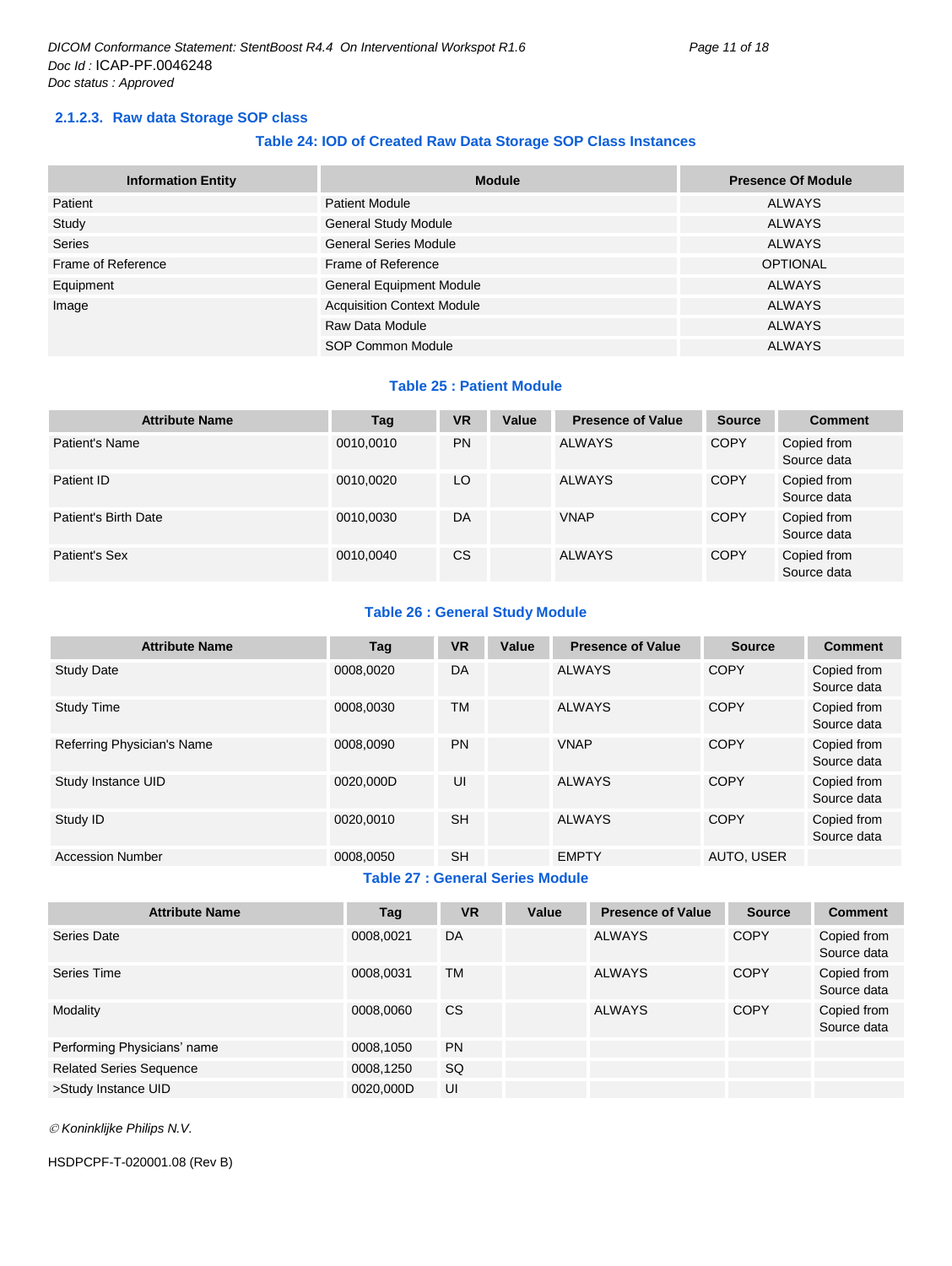#### *DICOM Conformance Statement: StentBoost R4.4 On Interventional Workspot R1.6 Page 12 of 18 Doc Id :* ICAP-PF.0046248 *Doc status : Approved*

| >Series Instance UID                | 0020.000E | UI        | <b>ALWAYS</b> | <b>COPY</b> | Copied from<br>Source data |
|-------------------------------------|-----------|-----------|---------------|-------------|----------------------------|
| >Purpose of Reference Code Sequence | 0040.A170 | SQ.       |               |             |                            |
| Series Number                       | 0020.0011 | <b>IS</b> | <b>ALWAYS</b> | <b>COPY</b> | Copied from<br>Source data |
| Laterality                          | 0020,0060 | <b>CS</b> | ANAP          |             |                            |

#### **Table 28: Frame of Reference Module**

| <b>Attribute Name</b>               | Tag       | <b>VR</b> | Value | <b>Presence of Value</b> | <b>Source</b> | <b>Comment</b>             |
|-------------------------------------|-----------|-----------|-------|--------------------------|---------------|----------------------------|
| Frame of Reference UID              | 0020.0052 | UI        |       | <b>ALWAYS</b>            | <b>COPY</b>   | Copied from<br>Source data |
| <b>Position Reference Indicator</b> | 0020.1040 | LO        |       | <b>VNAP</b>              | <b>COPY</b>   | Copied from<br>Source data |

#### **Table 29: General Equipment Module**

| <b>Attribute Name</b>     | Tag       | <b>VR</b> | Value                   | <b>Presence of Value</b> | <b>Source</b> | <b>Comment</b>                                             |
|---------------------------|-----------|-----------|-------------------------|--------------------------|---------------|------------------------------------------------------------|
| Manufacturer              | 0008,0070 | LO        | <b>Philips</b>          | <b>VNAP</b>              | <b>FIXED</b>  |                                                            |
| <b>Institution Name</b>   | 0008,0080 | LO        |                         | ANAP                     | <b>USER</b>   |                                                            |
| Manufacturer's Model Name | 0008,1090 | LO        | Interventional Workspot | ANAP                     | <b>FIXED</b>  |                                                            |
| Device Serial Number      | 0018,1000 | LO.       |                         | ANAP                     | <b>COPY</b>   | Copied from<br>Source data                                 |
| Software Versions         | 0018.1020 | LO        | 1.6.x                   | ANAP                     | <b>AUTO</b>   | where "x" is the<br>detailed<br>application SW<br>version. |

#### **Table 30: Acquisition Context Module**

| <b>Attribute Name</b>               | Tag       | <b>VR</b> | Value | <b>Presence of Value</b> | <b>Source</b> | <b>Comment</b>             |
|-------------------------------------|-----------|-----------|-------|--------------------------|---------------|----------------------------|
| <b>Acquisition Context Sequence</b> | 0040.0555 | SQ        |       | <b>VNAP</b>              | <b>COPY</b>   | Copied from<br>Source data |

#### **Table 31: Raw Data Module**

| <b>Attribute Name</b>      | Tag       | <b>VR</b> | Value | <b>Presence of Value</b> | <b>Source</b> | <b>Comment</b>             |
|----------------------------|-----------|-----------|-------|--------------------------|---------------|----------------------------|
| <b>Content Date</b>        | 0008,0023 | DA        |       | <b>ALWAYS</b>            | <b>COPY</b>   | Copied from<br>Source data |
| <b>Content Time</b>        | 0008,0033 | <b>TM</b> |       | <b>ALWAYS</b>            | <b>COPY</b>   | Copied from<br>Source data |
| <b>Creator Version UID</b> | 0008,9123 | UI        |       | <b>ALWAYS</b>            | <b>COPY</b>   | Copied from<br>Source data |
| Instance Number            | 0020,0013 | <b>IS</b> |       | ANAP                     | <b>COPY</b>   | Copied from<br>Source data |

#### **Table 32: SOP Common Module**

| <b>Attribute Name</b> | Tag       | <b>VR</b> | Value                      | Presence of<br>Value | <b>Source</b> | <b>Comment</b>             |
|-----------------------|-----------|-----------|----------------------------|----------------------|---------------|----------------------------|
| SOP Class UID         | 0008.0016 | UI        | 1.2.840.10008.5.1.4.1.1.66 | <b>ALWAYS</b>        | <b>COPY</b>   | Copied from<br>Source data |
| SOP Instance UID      | 0008.0018 | UI        |                            | <b>ALWAYS</b>        | <b>COPY</b>   | Copied from<br>Source data |

*Koninklijke Philips N.V.*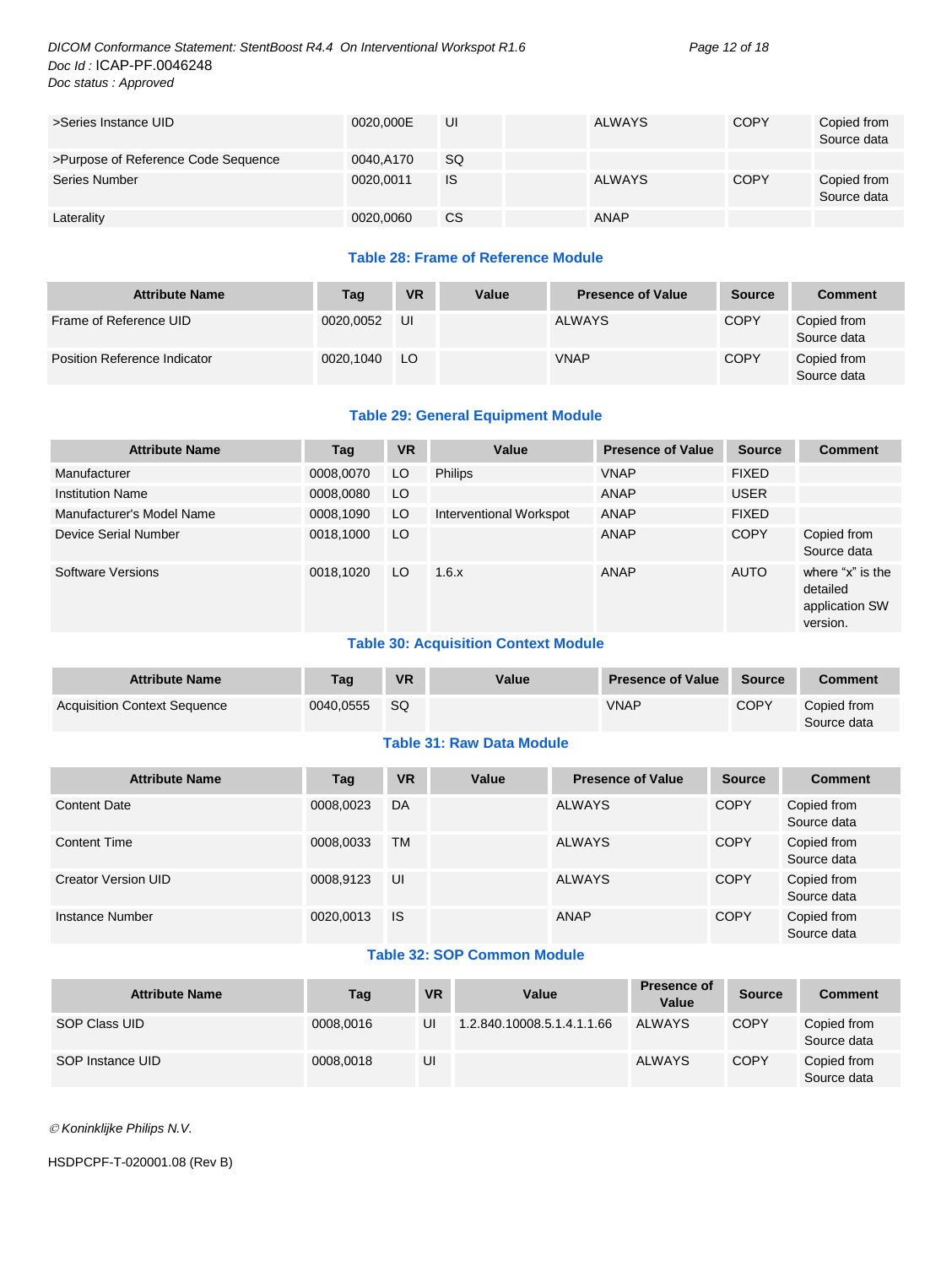#### *DICOM Conformance Statement: StentBoost R4.4 On Interventional Workspot R1.6 Page 13 of 18 Doc Id :* ICAP-PF.0046248 *Doc status : Approved*

| Original Specialized SOP Class UID | 0008.001B | UI        | <b>VNAP</b> | <b>COPY</b> | Copied from<br>Source data |
|------------------------------------|-----------|-----------|-------------|-------------|----------------------------|
| Instance Creation Date             | 0008,0012 | <b>DA</b> | <b>VNAP</b> | <b>COPY</b> | Copied from<br>Source data |
| Instance Creation Time             | 0008.0013 | TM        | <b>VNAP</b> | <b>COPY</b> | Copied from<br>Source data |
| Instance Number                    | 0020,0013 | IS        | <b>VNAP</b> |             |                            |

#### <span id="page-12-0"></span>**2.1.2.4. Secondary Capture Image Storage SOP class**

#### **Table 33: IOD of Created Secondary Capture Image Storage SOP Class Instances**

| <b>Information Entity</b> | <b>Module</b>                   | <b>Presence Of Module</b> |
|---------------------------|---------------------------------|---------------------------|
| Patient                   | <b>Patient Module</b>           | <b>ALWAYS</b>             |
| Study                     | <b>General Study Module</b>     | <b>ALWAYS</b>             |
| <b>Series</b>             | <b>General Series Module</b>    | <b>ALWAYS</b>             |
| Equipment                 | <b>General Equipment Module</b> | <b>CONDITIONAL</b>        |
|                           | <b>SC Equipment Module</b>      | ALWAYS                    |
| Image                     | General Image Module            | <b>ALWAYS</b>             |
|                           | Image Pixel Module              | <b>ALWAYS</b>             |
|                           | SOP Common Module               | <b>ALWAYS</b>             |

#### **Table 34: Patient Module**

| <b>Attribute Name</b> | <b>Tag</b> | <b>VR</b> | Value | <b>Presence of Value</b> | <b>Source</b> | <b>Comment</b>             |
|-----------------------|------------|-----------|-------|--------------------------|---------------|----------------------------|
| Patient's Name        | 0010.0010  | <b>PN</b> |       | <b>ALWAYS</b>            | <b>COPY</b>   | Copied from<br>Source data |
| Patient ID            | 0010.0020  | LO        |       | <b>ALWAYS</b>            | <b>COPY</b>   | Copied from<br>Source data |
| Patient's Birth Date  | 0010.0030  | DA        |       | <b>ALWAYS</b>            | <b>COPY</b>   | Copied from<br>Source data |
| Patient's Sex         | 0010,0040  | СS        |       | <b>ALWAYS</b>            | <b>COPY</b>   | Copied from<br>Source data |

#### **Table 35: General Study Module**

| <b>Attribute Name</b>      | Tag       | <b>VR</b> | Value | <b>Presence of Value</b> | <b>Source</b> | <b>Comment</b>             |
|----------------------------|-----------|-----------|-------|--------------------------|---------------|----------------------------|
| <b>Study Date</b>          | 0008.0020 | DA        |       | <b>ALWAYS</b>            | <b>COPY</b>   | Copied from<br>Source data |
| <b>Study Time</b>          | 0008.0030 | <b>TM</b> |       | <b>ALWAYS</b>            | <b>COPY</b>   | Copied from<br>Source data |
| <b>Accession Number</b>    | 0008,0050 | <b>SH</b> |       | <b>VNAP</b>              |               |                            |
| Referring Physician's Name | 0008,0090 | <b>PN</b> |       | <b>VNAP</b>              | <b>COPY</b>   | Copied from<br>Source data |
| Study Instance UID         | 0020.000D | UI        |       | <b>ALWAYS</b>            | <b>COPY</b>   | Copied from<br>Source data |
| Study ID                   | 0020.0010 | <b>SH</b> |       | <b>ALWAYS</b>            | <b>COPY</b>   | Copied from<br>Source data |

*Koninklijke Philips N.V.*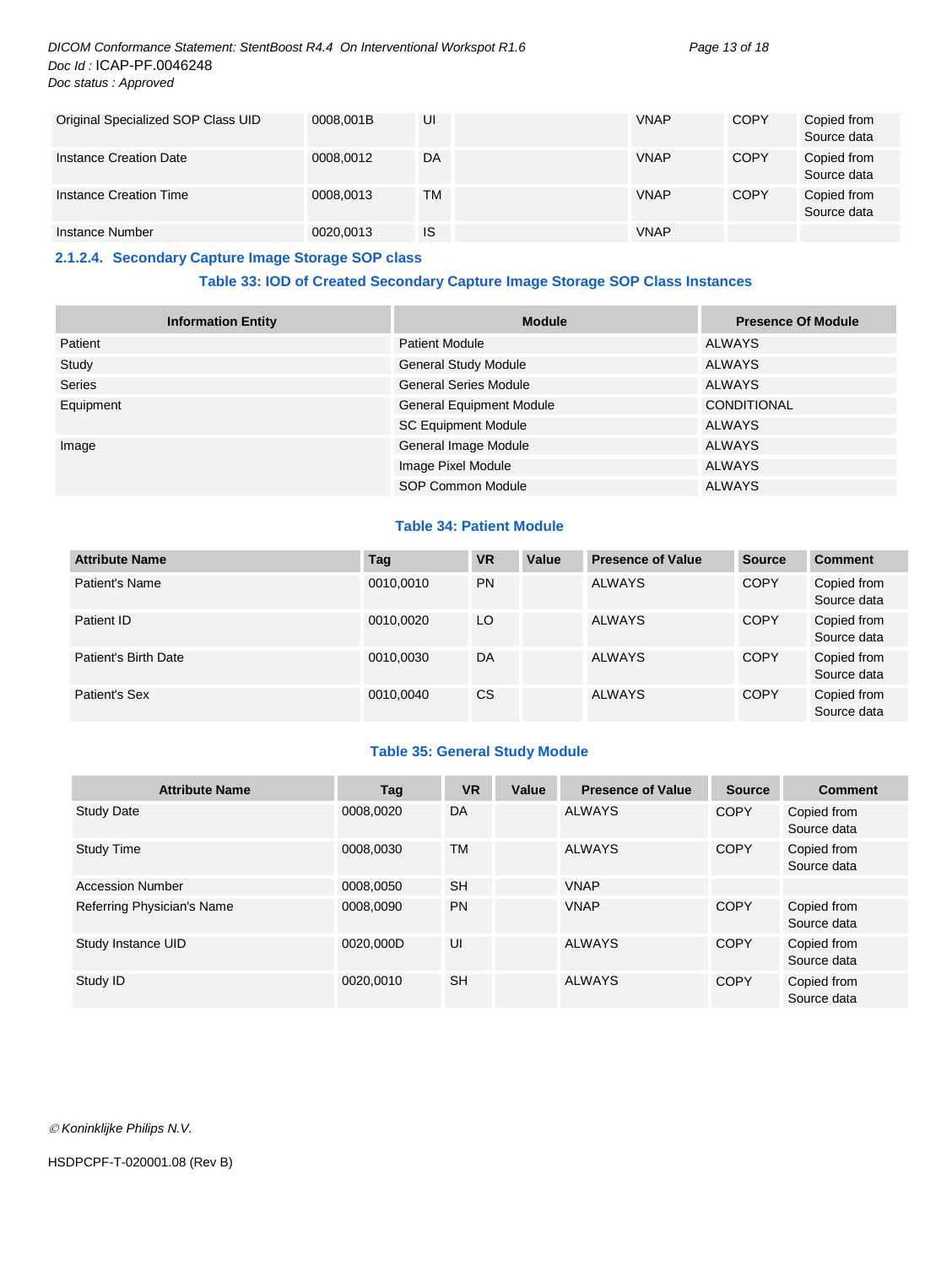#### **Table 36: General Series Module**

| <b>Attribute Name</b>               | Tag       | <b>VR</b> | Value | <b>Presence of Value</b> | <b>Source</b> | <b>Comment</b>             |
|-------------------------------------|-----------|-----------|-------|--------------------------|---------------|----------------------------|
| Series Date                         | 0008,0021 | DA        |       | <b>ALWAYS</b>            | <b>COPY</b>   | Copied from<br>Source data |
| Series Time                         | 0008,0031 | TM        |       | <b>ALWAYS</b>            | <b>COPY</b>   | Copied from<br>Source data |
| Modality                            | 0008.0060 | <b>CS</b> |       | <b>ALWAYS</b>            | <b>COPY</b>   | Copied from<br>Source data |
| Series Instance UID                 | 0020,000E | UI        |       | <b>ALWAYS</b>            | <b>COPY</b>   | Copied from<br>Source data |
| Series Number                       | 0020,0011 | <b>IS</b> |       | <b>VNAP</b>              | <b>COPY</b>   | Copied from<br>Source data |
| <b>Related Series Sequence</b>      | 0008,1250 | <b>SQ</b> |       | <b>VNAP</b>              |               |                            |
| >Study Instance UID                 | 0020,000D | UI        |       | <b>ALWAYS</b>            |               |                            |
| >Series Instance UID                | 0020,000E | UI        |       | <b>ALWAYS</b>            |               |                            |
| >Purpose of Reference Code Sequence | 0040,A170 | SQ        |       | <b>EMPTY</b>             |               |                            |

#### **Table 37: General Equipment Module**

| <b>Attribute Name</b>     | Tag       | <b>VR</b> | Value                   | <b>Presence of Value</b> | <b>Source</b> | <b>Comment</b>                                          |
|---------------------------|-----------|-----------|-------------------------|--------------------------|---------------|---------------------------------------------------------|
| Manufacturer              | 0008,0070 |           | <b>Philips</b>          | <b>VNAP</b>              |               |                                                         |
| <b>Station Name</b>       | 0008,1010 | <b>SH</b> |                         | ANAP                     |               |                                                         |
| Manufacturer's Model Name | 0008.1090 | LO        | Interventional Workspot | ALWAYS                   | <b>FIXED</b>  |                                                         |
| <b>Software Versions</b>  | 0018.1020 | LO        | 1.6.x                   | <b>ALWAYS</b>            | <b>FIXED</b>  | where "x" is the<br>detailed application<br>SW version. |

#### **Table 38 : SC Equipment Module**

| <b>Attribute Name</b> | Tag       | VR | <b>Value</b> | <b>Presence of Value</b> | Source | Comment |
|-----------------------|-----------|----|--------------|--------------------------|--------|---------|
| Modality              | 0008.0060 | CS |              | ANAP                     |        |         |
| Conversion Type       | 0008.0064 | CS | WSD          | <b>ALWAYS</b>            |        |         |

#### **Table 39: General Image Module**

| <b>Attribute Name</b>      | Tag       | <b>VR</b> | Value | <b>Presence of Value</b> | <b>Source</b> | <b>Comment</b> |
|----------------------------|-----------|-----------|-------|--------------------------|---------------|----------------|
| Instance Number            | 0020.0013 | IS        |       | ALWAYS                   |               |                |
| <b>Patient Orientation</b> | 0020.0020 | <b>CS</b> |       | <b>VNAP</b>              |               |                |

#### **Table 40: Image Pixel Module**

| <b>Attribute Name</b>       | Tag       | <b>VR</b> | Value | <b>Presence of Value</b> | <b>Source</b> | <b>Comment</b>             |
|-----------------------------|-----------|-----------|-------|--------------------------|---------------|----------------------------|
| Samples per Pixel           | 0028,0002 | US        |       | <b>ALWAYS</b>            |               |                            |
| Photometric Interpretation  | 0028,0004 | <b>CS</b> |       | <b>ALWAYS</b>            |               |                            |
| <b>Planar Configuration</b> | 0028,0006 | US        |       | <b>ALWAYS</b>            |               |                            |
| <b>Rows</b>                 | 0028,0010 | US        |       | <b>ALWAYS</b>            | <b>COPY</b>   | Copied from<br>Source data |
| Columns                     | 0028,0011 | US        |       | <b>ALWAYS</b>            | <b>COPY</b>   | Copied from<br>Source data |

*Koninklijke Philips N.V.*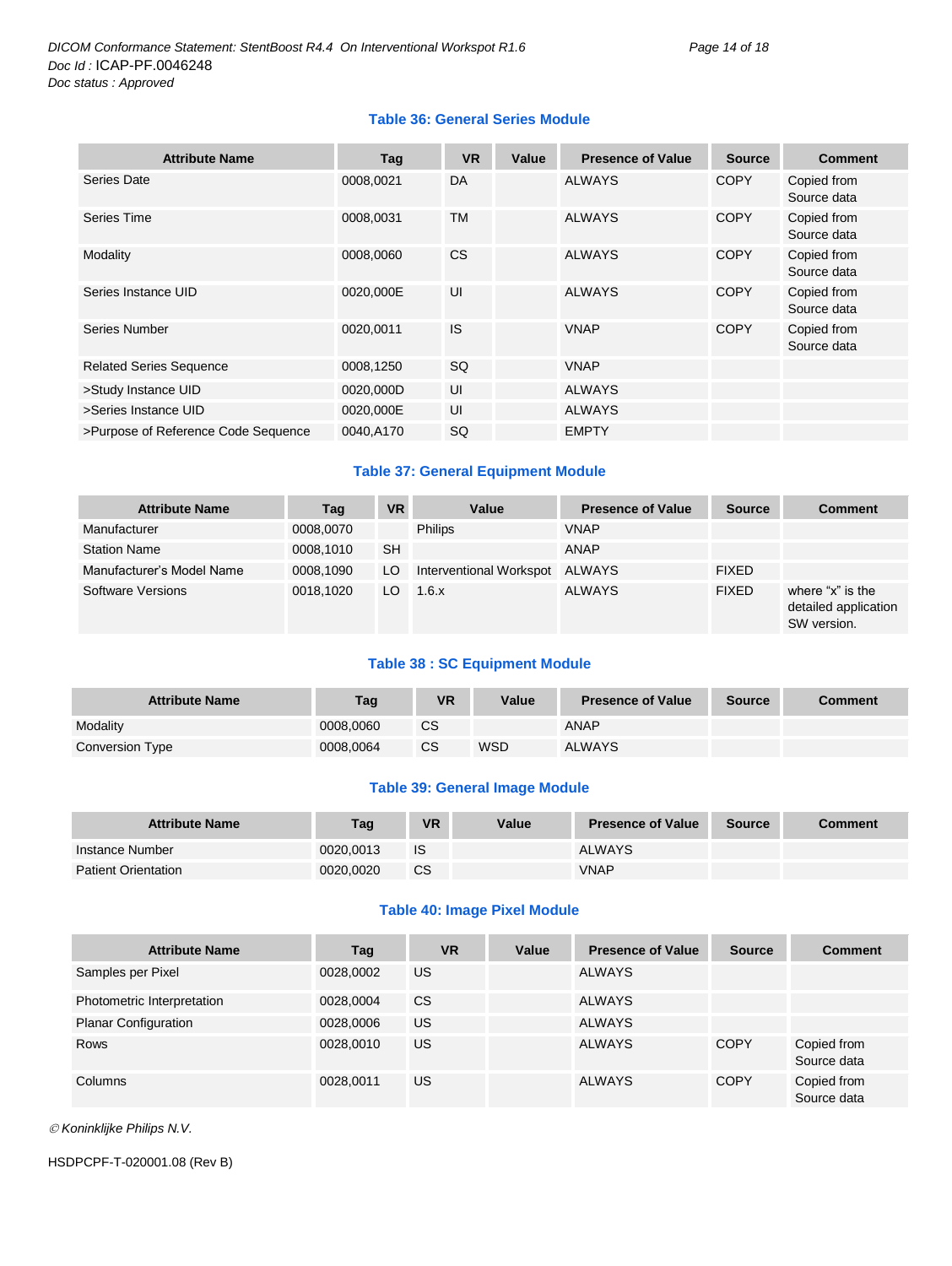| <b>Bits Allocated</b>       | 0028,0100 | US.   | 8    | ALWAYS        |             |                            |
|-----------------------------|-----------|-------|------|---------------|-------------|----------------------------|
| <b>Bits Stored</b>          | 0028,0101 | US.   | 8    | ALWAYS        |             |                            |
| High Bit                    | 0028,0102 | US    |      | <b>ALWAYS</b> |             |                            |
| <b>Pixel Representation</b> | 0028,0103 | US    | 0000 | <b>ALWAYS</b> | <b>COPY</b> | Copied from<br>Source data |
| Pixel Data                  | 7FE0.0010 | OW/OB |      | <b>ALWAYS</b> | <b>COPY</b> | Copied from<br>Source data |

#### **Table 41: SOP Common Module**

| <b>Attribute Name</b>  | Tag       | <b>VR</b> | Value                     | <b>Presence of Value</b> | <b>Source</b> | <b>Comment</b>             |
|------------------------|-----------|-----------|---------------------------|--------------------------|---------------|----------------------------|
| SOP Class UID          | 0008,0016 | UI        | 1.2.840.10008.5.1.4.1.1.7 | ALWAYS                   | <b>FIXED</b>  |                            |
| SOP Instance UID       | 0008.0018 | UI        |                           | <b>ALWAYS</b>            | <b>COPY</b>   | Copied from<br>Source data |
| Instance Creation Date | 0008.0012 | DA        |                           | <b>ANAP</b>              | <b>COPY</b>   | Copied from<br>Source data |
| Instance Creation Time | 0008.0013 | <b>TM</b> |                           | <b>ANAP</b>              | <b>COPY</b>   | Copied from<br>Source data |
| Instance Number        | 0020.0013 | <b>IS</b> |                           | <b>ANAP</b>              | <b>COPY</b>   | Copied from<br>Source data |

#### <span id="page-14-0"></span>**2.1.2.5. Multiframe True Color Secondary Capture Image Storage SOP class Table 42: IOD of Created Multiframe True Color Secondary Capture Image Storage SOP Class Instances**

| <b>Information Entity</b> | <b>Module</b>                        | <b>Presence Of Module</b> |
|---------------------------|--------------------------------------|---------------------------|
| Patient                   | <b>Patient Module</b>                | ALWAYS                    |
| Study                     | <b>General Study Module</b>          | ALWAYS                    |
| Series                    | <b>General Series Module</b>         | <b>ALWAYS</b>             |
| Equipment                 | <b>General Equipment Module</b>      | <b>CONDITIONAL</b>        |
|                           | <b>SC Equipment Module</b>           | <b>ALWAYS</b>             |
| Image                     | General Image Module                 | ALWAYS                    |
|                           | Image Pixel Module                   | <b>ALWAYS</b>             |
|                           | Cine Module                          | <b>CONDITIONAL</b>        |
|                           | Multi-Frame Module                   | ALWAYS                    |
|                           | Multi-Frame Functional Groups Module | <b>OPTIONAL</b>           |
|                           | SC Multi-frame Image Module          | <b>ALWAYS</b>             |
|                           | <b>SOP Common Module</b>             | <b>ALWAYS</b>             |
|                           |                                      |                           |

#### **Table 43: Patient Module**

| <b>Attribute Name</b> | Tag       | <b>VR</b> | Value | <b>Presence of Value</b> | <b>Source</b> | <b>Comment</b>             |
|-----------------------|-----------|-----------|-------|--------------------------|---------------|----------------------------|
| Patient's Name        | 0010,0010 | <b>PN</b> |       | <b>VNAP</b>              | <b>COPY</b>   | Copied from Source<br>data |
| Patient ID            | 0010,0020 | LO        |       | <b>VNAP</b>              | <b>COPY</b>   | Copied from Source<br>data |
| Patient's Birth Date  | 0010,0030 | DA        |       | <b>VNAP</b>              | <b>COPY</b>   | Copied from Source<br>data |
| Patient's Sex         | 0010,0040 | <b>CS</b> |       | <b>VNAP</b>              | <b>COPY</b>   | Copied from Source<br>data |

*Koninklijke Philips N.V.*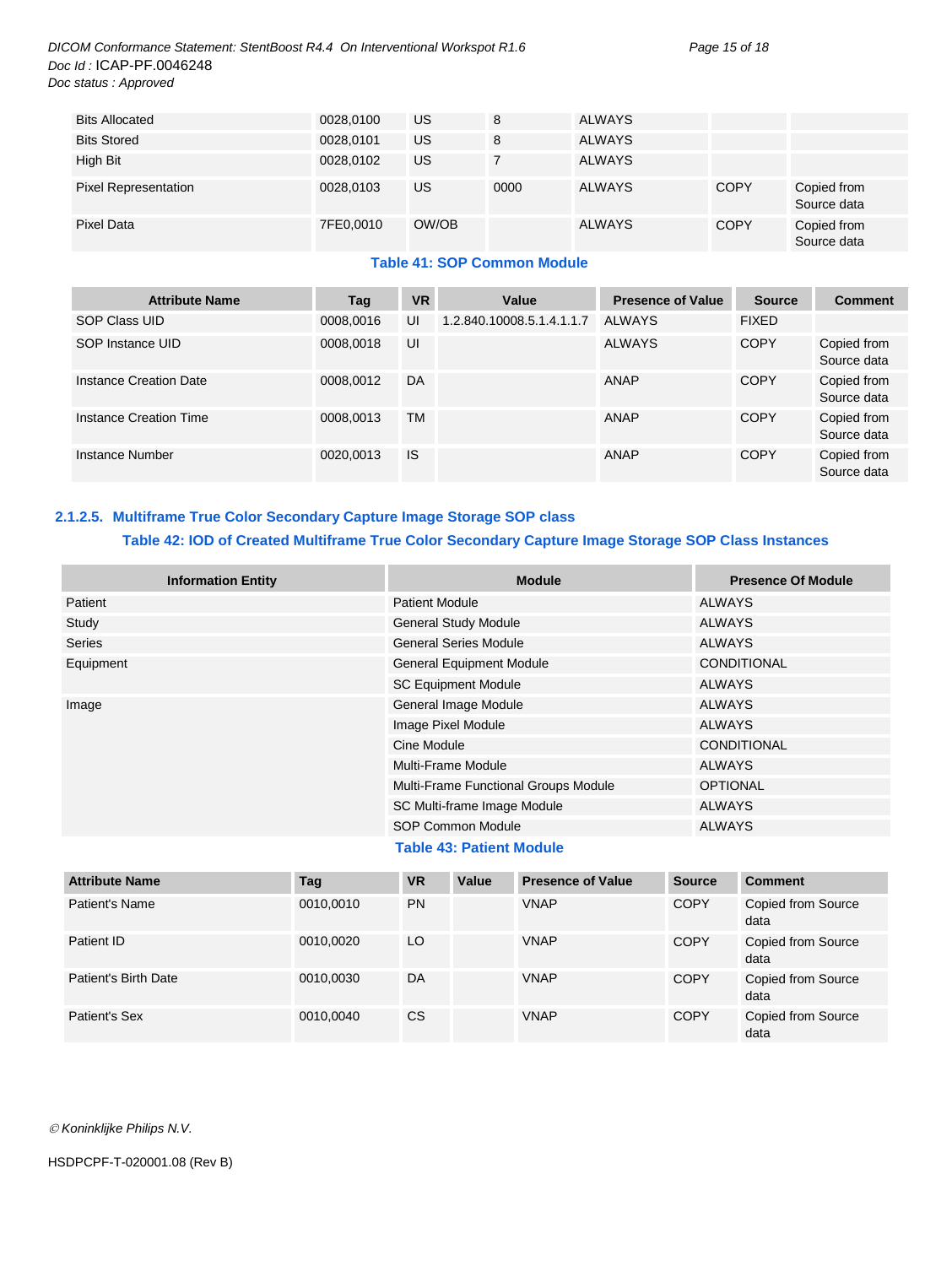#### **Table 44: General Study Module**

| <b>Attribute Name</b>      | Tag       | <b>VR</b> | Value | <b>Presence of Value</b> | <b>Source</b> | <b>Comment</b>             |
|----------------------------|-----------|-----------|-------|--------------------------|---------------|----------------------------|
| <b>Study Date</b>          | 0008.0020 | DA        |       | <b>VNAP</b>              | <b>COPY</b>   | Copied from Source<br>data |
| <b>Study Time</b>          | 0008.0030 | <b>TM</b> |       | <b>VNAP</b>              | <b>COPY</b>   | Copied from Source<br>data |
| <b>Accession Number</b>    | 0008.0050 | <b>SH</b> |       | <b>VNAP</b>              |               |                            |
| Referring Physician's Name | 0008.0090 | <b>PN</b> |       | <b>VNAP</b>              | <b>COPY</b>   | Copied from Source<br>data |
| Study Instance UID         | 0020.000D | UI        |       | <b>ALWAYS</b>            | <b>COPY</b>   | Copied from Source<br>data |
| Study ID                   | 0020.0010 | <b>SH</b> |       | <b>VNAP</b>              | <b>COPY</b>   | Copied from Source<br>data |

#### **Table 45: General Series Module**

| <b>Attribute Name</b>                  | Tag       | <b>VR</b> | Value | <b>Presence of Value</b> | <b>Source</b> | <b>Comment</b>                    |
|----------------------------------------|-----------|-----------|-------|--------------------------|---------------|-----------------------------------|
| Series Date                            | 0008,0021 | <b>DA</b> |       | ANAP                     | <b>COPY</b>   | <b>Copied from Source</b><br>data |
| Series Time                            | 0008,0031 | <b>TM</b> |       | <b>ANAP</b>              | <b>COPY</b>   | <b>Copied from Source</b><br>data |
| Modality                               | 0008,0060 | <b>CS</b> |       | <b>ALWAYS</b>            | <b>COPY</b>   | Copied from Source<br>data        |
| Series Instance UID                    | 0020,000E | UI        |       | <b>ALWAYS</b>            | <b>COPY</b>   | Copied from Source<br>data        |
| Series Number                          | 0020,0011 | IS        |       | ANAP                     | <b>COPY</b>   | <b>Copied from Source</b><br>data |
| <b>Related Series Sequence</b>         | 0008,1250 | <b>SQ</b> |       | ANAP                     |               |                                   |
| >Study Instance UID                    | 0020,000D | UI        |       | <b>ALWAYS</b>            |               |                                   |
| >Series Instance UID                   | 0020,000E | UI        |       | <b>ALWAYS</b>            |               |                                   |
| >Purpose of Reference Code<br>Sequence | 0040,A170 | SQ        |       | <b>VNAP</b>              |               |                                   |

#### **Table 46: General Equipment Module**

| <b>Attribute Name</b>     | Tag       | <b>VR</b> | Value                   | <b>Presence of Value</b> | <b>Source</b> | <b>Comment</b>                                          |
|---------------------------|-----------|-----------|-------------------------|--------------------------|---------------|---------------------------------------------------------|
| Manufacturer              | 0008,0070 | LO        | <b>Philips</b>          | <b>VNAP</b>              | <b>COPY</b>   | Copied from<br>Source data                              |
| <b>Station Name</b>       | 0008,1010 | <b>SH</b> |                         | <b>ANAP</b>              |               |                                                         |
| Manufacturer's Model Name | 0008,1090 | LO        | Interventional Workspot | ANAP                     | <b>FIXED</b>  |                                                         |
| Software Versions         | 0018,1020 | LO        | 1.6.x                   | <b>ANAP</b>              | <b>FIXED</b>  | where "x" is the<br>detailed application<br>SW version. |

#### **Table 47 : SC Equipment Module**

| <b>Attribute Name</b> | <b>Tag</b> | <b>VR</b> | Value | <b>Presence of Value</b> | <b>Source</b> | <b>Comment</b> |
|-----------------------|------------|-----------|-------|--------------------------|---------------|----------------|
| Modality              | 0008.0060  | СS        |       | ANAP                     |               |                |
| Conversion Type       | 0008.0064  | СS        | WSD   | <b>ALWAYS</b>            |               |                |

*Koninklijke Philips N.V.*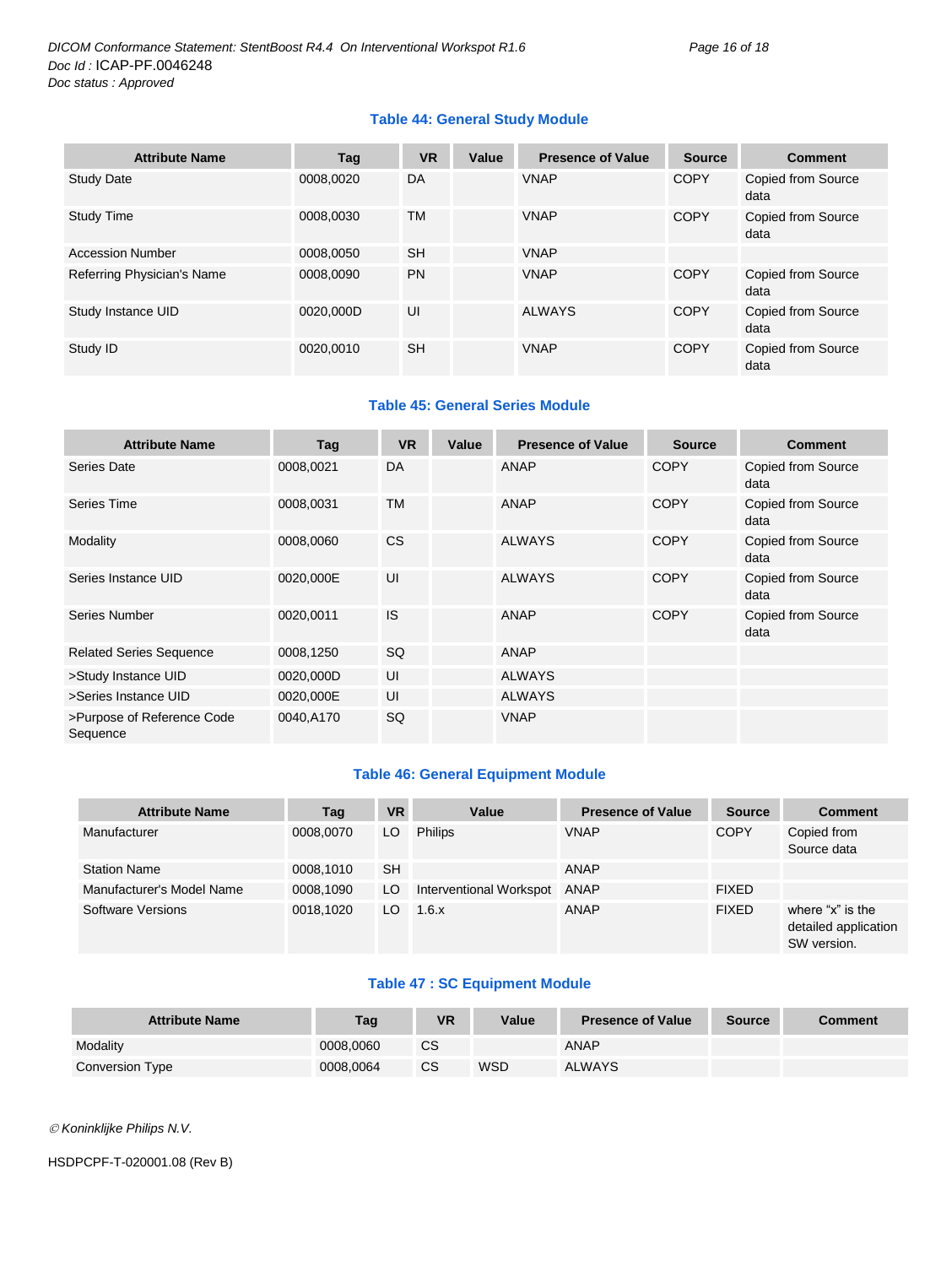#### **Table 48: General Image Module**

| <b>Attribute Name</b>      | Tag       | <b>VR</b> | Value | <b>Presence of Value</b> | <b>Source</b> | <b>Comment</b> |
|----------------------------|-----------|-----------|-------|--------------------------|---------------|----------------|
| Instance Number            | 0020.0013 | IS        |       | <b>VNAP</b>              |               |                |
| <b>Patient Orientation</b> | 0020.0020 | CS.       |       | <b>VNAP</b>              |               |                |
| Burned in Annotation       | 0028.0301 | CS.       |       | ANAP                     |               |                |

#### **Table 49: Image Pixel Module**

| <b>Attribute Name</b>       | Tag       | <b>VR</b> | Value          | <b>Presence of Value</b> | <b>Source</b> | <b>Comment</b>             |
|-----------------------------|-----------|-----------|----------------|--------------------------|---------------|----------------------------|
| Samples per Pixel           | 0028,0002 | <b>US</b> |                | <b>ALWAYS</b>            |               |                            |
| Photometric Interpretation  | 0028,0004 | <b>CS</b> |                | <b>ALWAYS</b>            |               |                            |
| <b>Planar Configuration</b> | 0028,0006 | <b>US</b> |                | <b>ALWAYS</b>            |               |                            |
| <b>Rows</b>                 | 0028,0010 | <b>US</b> |                | <b>ALWAYS</b>            | <b>COPY</b>   | Copied from<br>Source data |
| Columns                     | 0028,0011 | <b>US</b> |                | <b>ALWAYS</b>            | <b>COPY</b>   | Copied from<br>Source data |
| <b>Bits Allocated</b>       | 0028,0100 | US.       | 8              | <b>ALWAYS</b>            |               |                            |
| <b>Bits Stored</b>          | 0028,0101 | US.       | 8              | <b>ALWAYS</b>            |               |                            |
| High Bit                    | 0028,0102 | US.       | $\overline{7}$ | <b>ALWAYS</b>            |               |                            |
| <b>Pixel Representation</b> | 0028,0103 | <b>US</b> | 0000           | <b>ALWAYS</b>            | <b>COPY</b>   | Copied from<br>Source data |
| <b>Pixel Data</b>           | 7FE0,0010 | OW/OB     |                | <b>ALWAYS</b>            | <b>COPY</b>   | Copied from<br>Source data |

#### **Table 50: Cine Module**

| <b>Attribute Name</b> | Taq       | <b>VR</b> | Value | <b>Presence of Value</b> | Source      | Comment                    |
|-----------------------|-----------|-----------|-------|--------------------------|-------------|----------------------------|
| <b>Frame Time</b>     | 0018.1063 | DS        |       | <b>ALWAYS</b>            | <b>COPY</b> | Copied from<br>Source data |

#### **Table 51: Multi-Frame Module**

| <b>Attribute Name</b>   | Tag       | <b>VR</b> | Value | <b>Presence of Value</b> | <b>Source</b> | <b>Comment</b>             |
|-------------------------|-----------|-----------|-------|--------------------------|---------------|----------------------------|
| Number of Frames        | 0028,0008 | DS        |       | <b>ALWAYS</b>            | <b>COPY</b>   | Copied from<br>Source data |
| Frame Increment Pointer | 0028,0009 | AT        |       | <b>ALWAYS</b>            | <b>COPY</b>   | Copied from<br>Source data |

#### **Table 52: Multi-Frame Functional Groups Module**

| <b>Attribute Name</b> | Tag       | <b>VR</b> | Value | <b>Presence of Value</b> | <b>Source</b> | <b>Comment</b>             |
|-----------------------|-----------|-----------|-------|--------------------------|---------------|----------------------------|
| Instance Number       | 0020.0013 | <b>IS</b> |       | <b>ALWAYS</b>            | <b>COPY</b>   | Copied from<br>Source data |
| Number of Frames      | 0028,0008 | <b>IS</b> |       | <b>ALWAYS</b>            | <b>COPY</b>   | Copied from<br>Source data |

*Koninklijke Philips N.V.*